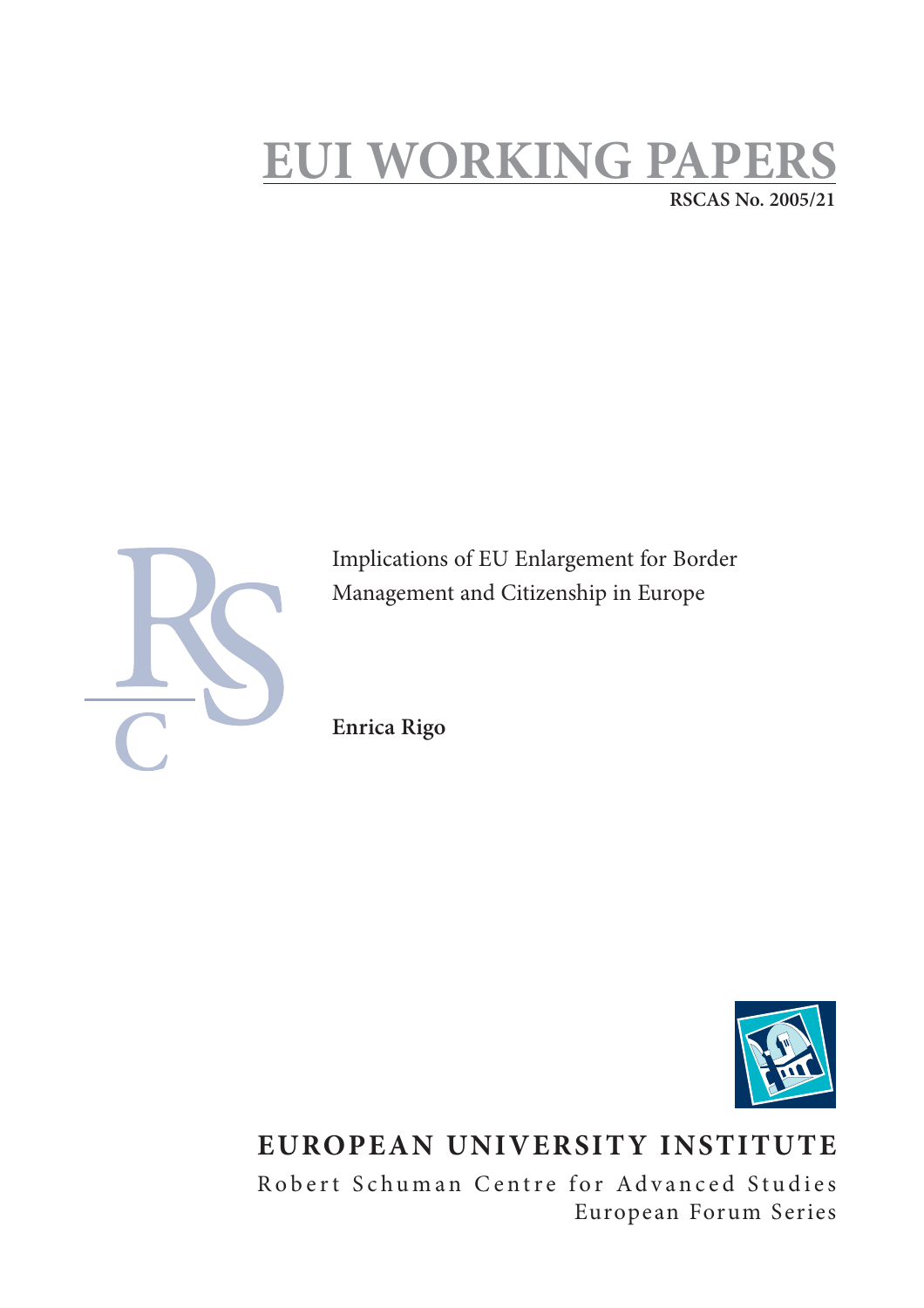### **EUROPEAN UNIVERSITY INSTITUTE, FLORENCE ROBERT SCHUMAN CENTRE FOR ADVANCED STUDIES**

*Implications of EU Enlargement for Border Management and Citizenship in Europe* 

**ENRICA RIGO**

EUI Working Paper **RSCAS** No. 2005/21 **BADIA FIESOLANA, SAN DOMENICO DI FIESOLE (FI)**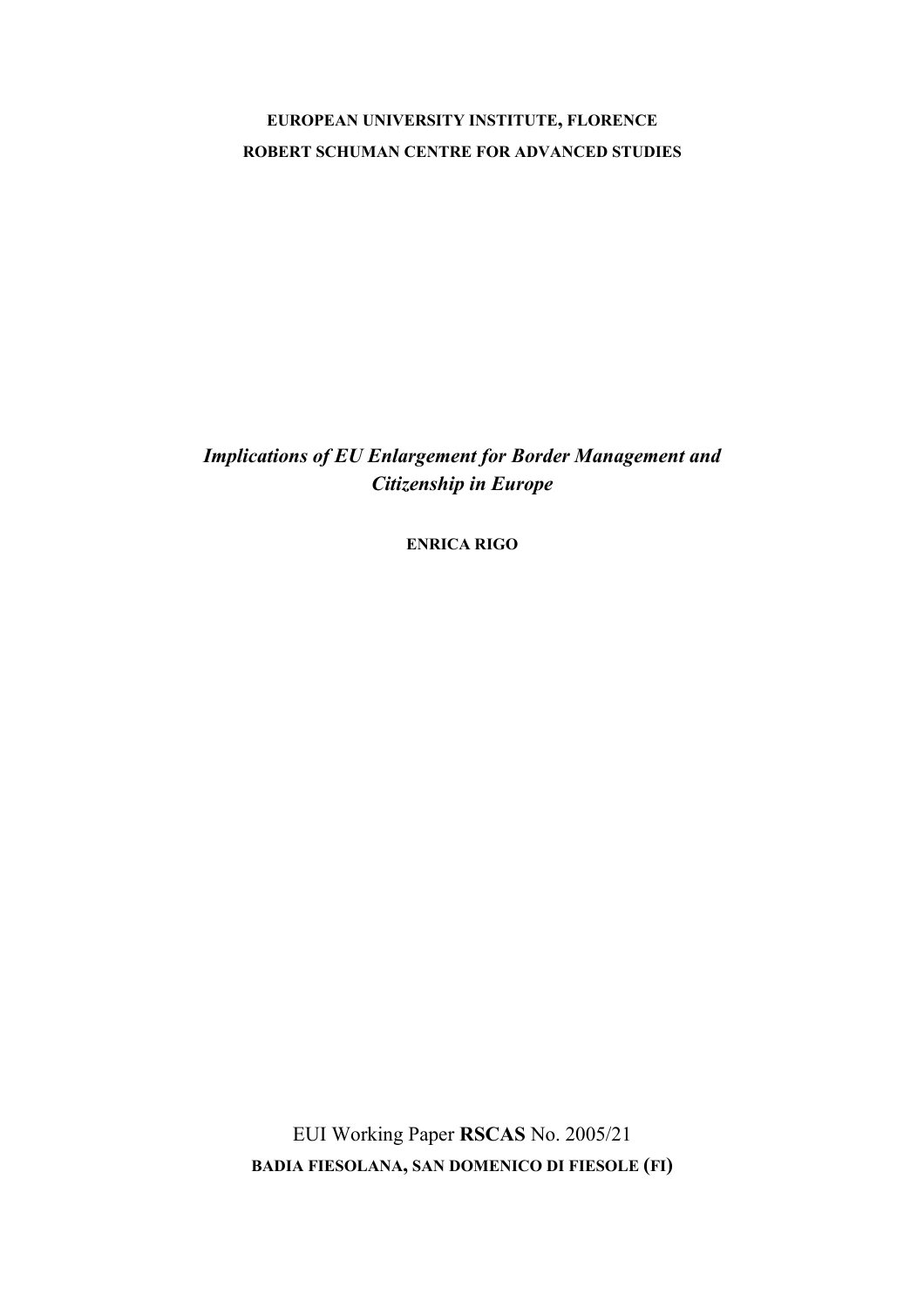All rights reserved.

No part of this publication may be reproduced, distributed or utilised in any form or by any means, electronic, mechanical, or otherwise, without the prior permission in writing from the Robert Schuman Centre for Advanced Studies.

Download and print of the electronic edition for teaching or research non commercial use is permitted on fair use grounds—one readable copy per machine and one printed copy per page. Each copy should include the notice of copyright.

Permission for quotation should be addressed directly to the author(s). See contact details at end of text. Source should be acknowledged.

ISSN 1028-3625

© 2005 Enrica Rigo

Printed in Italy in May 2005 European University Institute Badia Fiesolana I – 50016 San Domenico di Fiesole (FI) Italy

http://www.iue.it/RSCAS/Publications/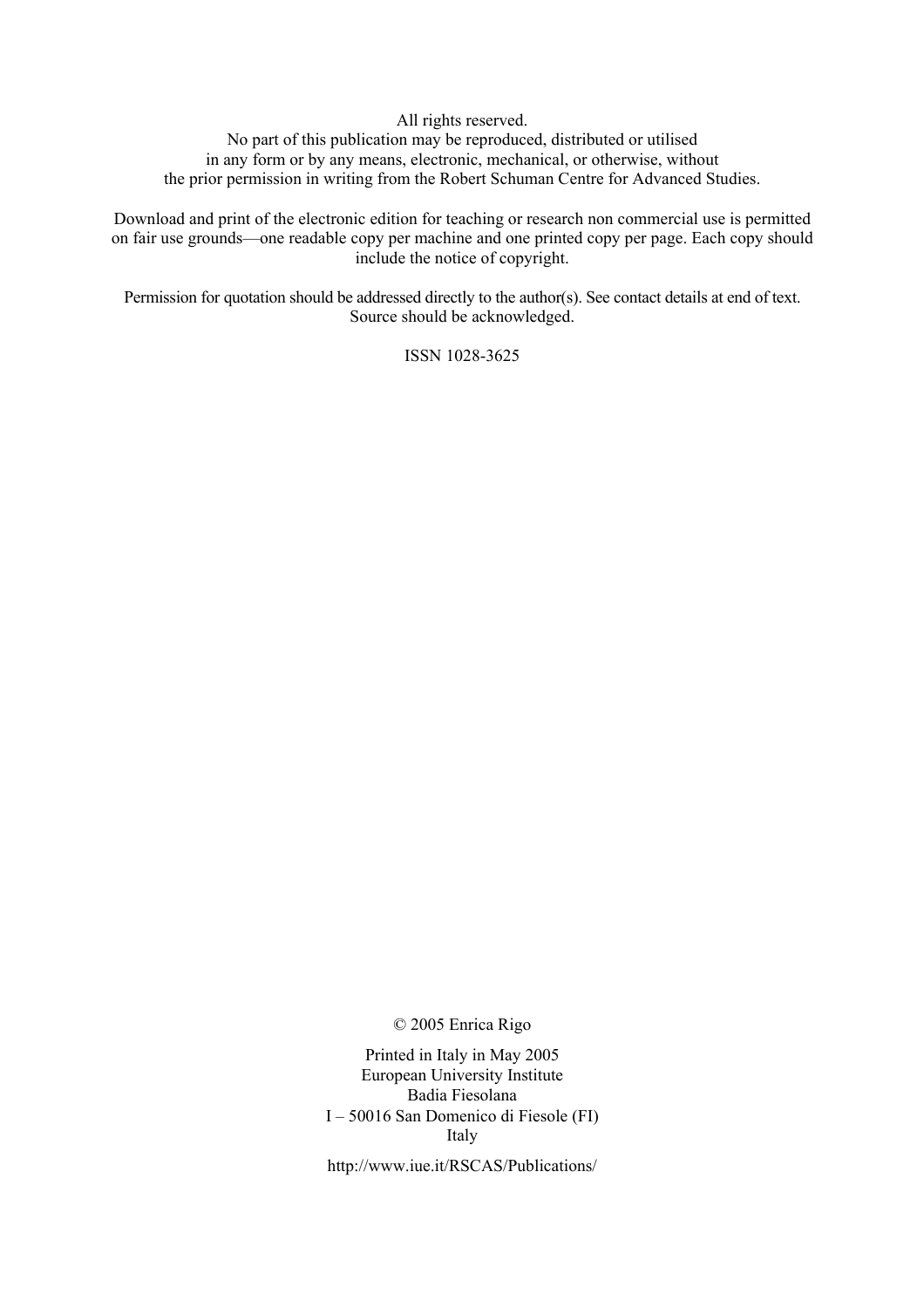#### **Robert Schuman Centre for Advanced Studies**

The Robert Schuman Centre for Advanced Studies carries out disciplinary and interdisciplinary research in the areas of European integration and public policy in Europe. It hosts the annual European Forum. Details of this and the other research of the centre can be found on: http://www.iue.it/RSCAS/Research/.

Research publications take the form of Working Papers, Policy Papers, Distinguished Lectures and books. Most of these are also available on the RSCAS website: http://www.iue.it/RSCAS/Publications/.

The EUI and the RSCAS are not responsible for the opinion expressed by the author(s).

#### **European Forum**

The European Forum was set up by the High Council of the EUI in 1992 with the mission of bringing together at the Institute, for a given academic year, a group of experts to conduct comparative and interdisciplinary research on a specific topic, which is chosen annually, under the supervision of annual scientific director(s).

This Working Paper has been written in the context of the 2003-2005 European Forum programme on 'Constitutionalism in Europe', the overall direction and coordination of which was carried out by Professor Bruno de Witte, with Dr. Miriam Aziz as the scientific coordinator.

In order to preserve a clear focus within this broad theme, the scope of the Forum was limited to four distinct but complementary themes, each of which had its own coordinator. Theme 1: 'The Idea and the Dynamics of the European Constitution' was coordinated by Professor Neil Walker; Theme 2: 'The 'East' Side of European Constitutionalism' was coordinated by Professor Wojciech Sadurski; Theme 3: 'The Constitutional Accommodation of Regional and Cultural Diversity' was coordinated by Professor Michael Keating; and Theme 4: 'The Market and Countervailing Social Values in the Constitution of Europe' was coordinated by Professor Martin Rhodes.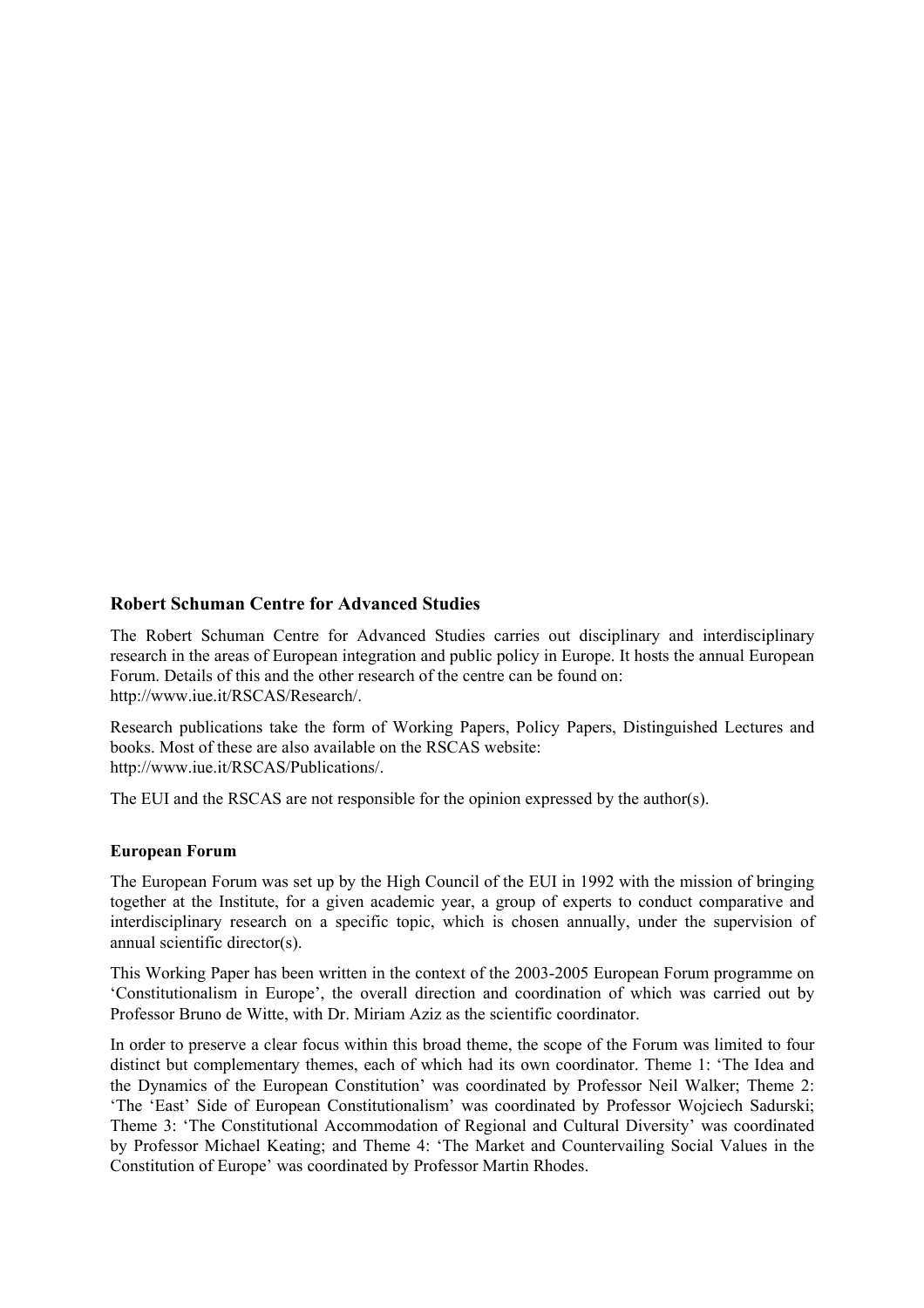#### **Abstract**

The process of repositioning European borders in the context of EU enlargement confronts the theory and practice of defining 'European citizenship'. This paper examines the deterritorialisation of the EU's external and internal borders through an analysis of the immigration laws of Poland, Romania and Bulgaria which have all been recently modified in order to meet the requirements of the Schengen *aquis*. Clear lines of continuity can be traced between the externalization of border control through visa policies or readmission agreements and the internalization of borders resulting from institutions which define the legal position of aliens such as expulsion or administrative detention. I will argue that the transformation of European borders creates a system of 'differentiated' memberships which questions the normative assumption that post-national communities are potentially inclusive.

#### **Keywords**

European citizenship, EU-East-Central Europe, Enlargement, immigration policy, asylum policy, Europeanization.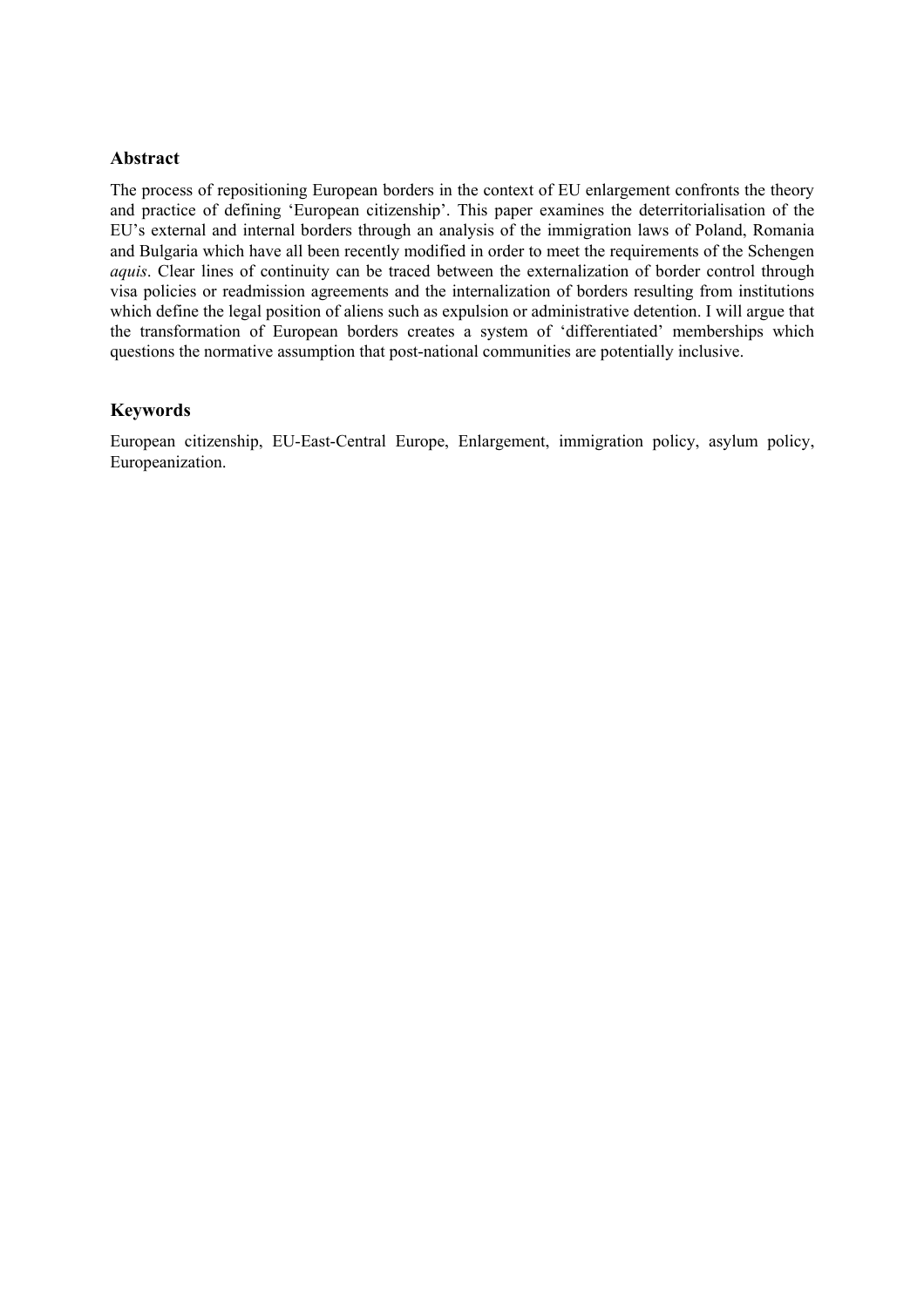#### **Introduction: Repositioning European Borders**

The EU enlargement poses an essential challenge to the issue of European membership. The current process of repositioning European borders not only dramatically increases the population of Europe but also confronts the theory and practice of defining 'European citizenship'. This paper concentrates on the case of eastern enlargement and considers, in particular, the changes that have occurred in a post-communist new member state, Poland, and in two perspective member countries, Romania and Bulgaria. During the last decade the debate about citizenship has been largely dominated by contending ideas of an exclusive Westphalian model of membership, based on nationality, versus an inclusive post-Westphalian model where the entitlement to rights is based on *personhood*.<sup>1</sup> In the case of Central and Eastern European countries, this debate has been particularly polarized between normative discourses of 'national values' and 'national community', which have partially framed discussions about internal constitutional reforms, and the depiction of a European post-national and potentially all-encompassing membership.2

The process which redefines citizenship in the context of European Union enlargement illustrates a more complex state of affairs. I will argue that the transformation of European borders creates a system of 'differentiated' memberships which questions the normative assumption that post-national communities are potentially inclusive. My aim is not so much to investigate whether national values continue to permeate the concept of citizenship in central and eastern Europe but to critique the reification of the debate about EU enlargement into contrasting models of membership. In particular I intend to concentrate on the limited inclusiveness of European citizenship revealed by the emerging practice of border administration. In fact, in order to account for the specificity of European membership model(s), it is necessary to focus on the norms that identify boundaries at each level of the European polity. The signing of the Schengen agreements,<sup>3</sup> their incorporation in the Amsterdam Treaty through the creation of an area of 'freedom, security and justice' and the enlargement process determined structural changes in border control regimes. The common assumption that controls were subsequently relocated from national borders to the external frontiers of the European Union is only partially true. In reality, the very concept of borders underwent deep transformation.<sup>4</sup> Borders are no longer dividing lines between political territorial units which clearly define separate sovereignties. On the contrary, they develop into areas where sovereignty is shared among different actors and is sometimes delegated to private agents. Borders delocalise governmental<sup>5</sup> policies over populations and individuals far beyond either the territory of national states or the territory of the European Union. At

<sup>1</sup> The literature on citizenship is extensive, for an overview see Castles and Davidson (2000); for a critical approach on post-Westphalian citizenship see Kveinen (2002).

<sup>2</sup> On citizenship and constitutional reforms in Eastern Europe see Preuss (1995); on contending models of citizenship in Eastern and Western Europe see Liebich and Warner and Dragovic (1995); for a critical approach see Spohn and Triandafyllidou (2003).

<sup>3 &#</sup>x27;Schengen agreements' here refer both to the first Schengen agreement signed by Germany, France and Benelux on 14th July 1985, and the agreement of 19th June 1990 which applied Schengen I. All the member states with the exception of United Kingdom and Ireland have gradually joined the Schengen Agreements. The Schengen area also includes two non-EU countries (Norway and Iceland).

<sup>4</sup> Elsewhere I have argued that frontiers between member states did not disappear following the implementation of the Schengen Agreements. Citizens of non-EU states are still subject to forms of internal border controls within 'Schengenland' (Mezzadra and Rigo, 2003; Rigo, 2002).

<sup>5</sup> The term 'governmental' is used here with reference to Michel Foucault's analysis of the 'art of government' which, according to the author, differs from sovereignty: 'This means that, whereas the doctrine of the prince and the juridical theory of sovereignty are constantly attempting to draw the line between the power of the prince and any other form of power, because its task is to explain and justify this essential discontinuity between them, in the art of government the task is to establish a continuity, in both an upwards and a downwards direction' (Foucault, 1991: p. 91). On borders as dispositives of governmental policies see also Walters (2002).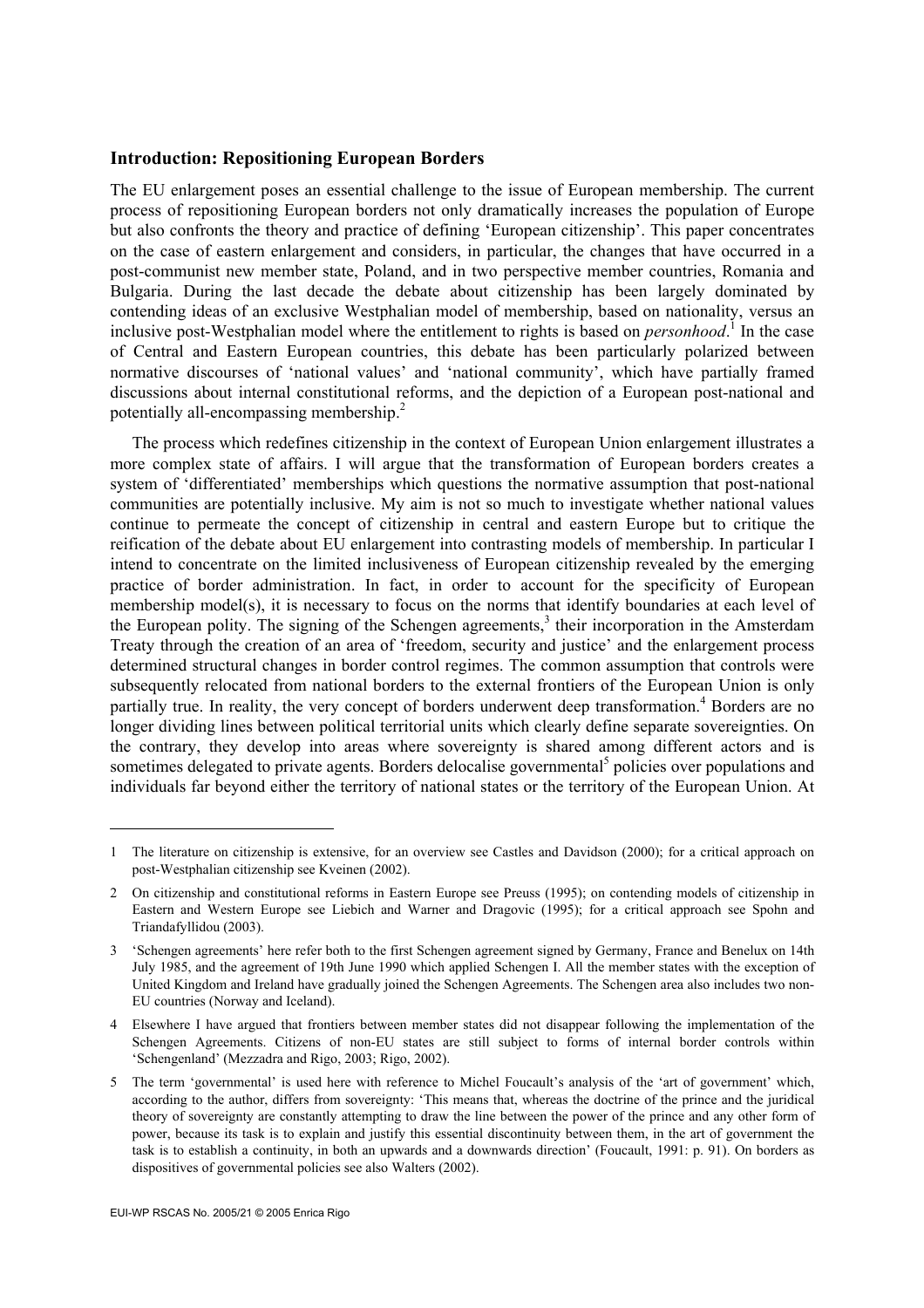the same time, the legal institutions which define the status of aliens generate lines of continuity between external and internal boundaries: in other words they internalize borders in the form of diffuse mechanisms of control.

 The geopolitical understanding of borders and the role they have served for the construction of national identities, have often overshadowed other meanings of political and territorial boundaries. Firstly, borders not only divide but also link. As a consequence, their main function is less concerned with 'separation' than with 'differentiation'. This was emphasized by Niklas Luhmann who analysed territorial borders as system boundaries and considered them 'means of production of relations' (1982: 237) which allow for increasing differentiation and complexity of modern societies. Secondly, territorial borders produce two orders of relations: between distinct political systems and between the political system and the world which limits the system itself (Id.: 236). In other words, they do not only produce and regulate relations between states, but also immediately over the people who come from outside the political system. It is especially this second order of relations which reveals the characteristic asymmetry of borders: the fact that they perform diverse functions according to the side from which they are crossed (Balibar, 2001: 210).

Migration movement challenges the territorial system of national states. However, when considering trans-national migration, sociological literature rarely takes into account the fact that migrants' flows are not *the only* variable. Territorial political and legal boundaries also move and transform themselves; continuously redefining the relation between citizens and foreigners. The process of European enlargement is a privileged field in which to analyse the transformation of national and supra-national borders and consider the system of differentiated European memberships. The condition imposed on applicant countries of implementing the communitarian and—in particular—the Shengen *aquis*, allows for a temporarily and spatially confined analysis of the tendencies that have already characterized the transformations of the legal systems of present member states. I will focus on changes that have occurred in post-communist legal systems as a consequence of the attempt to incorporate candidate countries into a European area of 'freedom, security and justice'. Particular attention will be given to the legislation on aliens approved by parliaments of Central and Eastern European countries in order to meet the requirements of the Schengen *aquis*. The cases of Poland, Romania and Bulgaria will be used as exemplification. Poland is one of the countries where changes first occurred (largely as a result of its particular relation with Germany) and where transformations in national legislation from the middle of the 1990s to present have been the most far-reaching. Romania and Bulgaria have been chosen with the purpose of comparing countries which will participate in successive phases of the enlargement. Moreover, these two countries hold a key position in relation to migration movements due to the fact that they are situated on transit routes for migrants entering Europe from Asia.

In 2003 Poland approved a new Act on Aliens in view of meeting the Schengen requirements (*Polish Act on Aliens* of 13 June 2003, *Journal of Laws* of 2003, No. 128, it. 1175). The first comprehensive legislation on aliens was passed by the Polish Parliament in 1997 (*Polish Aliens Law* of 25 June 1997) which was then amended in 2001 (Act of 11 April 2001). On the same date it passed the *Act on Aliens*, the Polish Parliament also approved an *Act on granting protection to aliens within the territory of the Republic of Poland* (*Journal of Laws* of 2003, No. 128, it. 1176). This second law introduces new forms of legal status for aliens such as 'tolerated stay' and 'temporary protection'. In December 2002 the Romanian government repealed the previous legislation on aliens and replaced it with a new body of rules approved through an *Emergency Ordinance on the regime of aliens in Romania* (*The Romania Official Journal* No. 955, 27 December 2002). The ordinance was approved on the basis of the provision in article 114(4) in the Romanian constitution which states that the government may adopt 'in exceptional cases' emergency orders that need subsequent approval by the parliament.<sup>6</sup> In 2002 Bulgaria

 $\overline{\phantom{a}}$ 

<sup>6</sup> In 2000 the Romania Government had already adopted an *Ordinance on the Status and Regime of Refugees in Romania*  which amended the previous refugee law. This was followed in 2004 by an *Ordinance on the Social Integration of Aliens*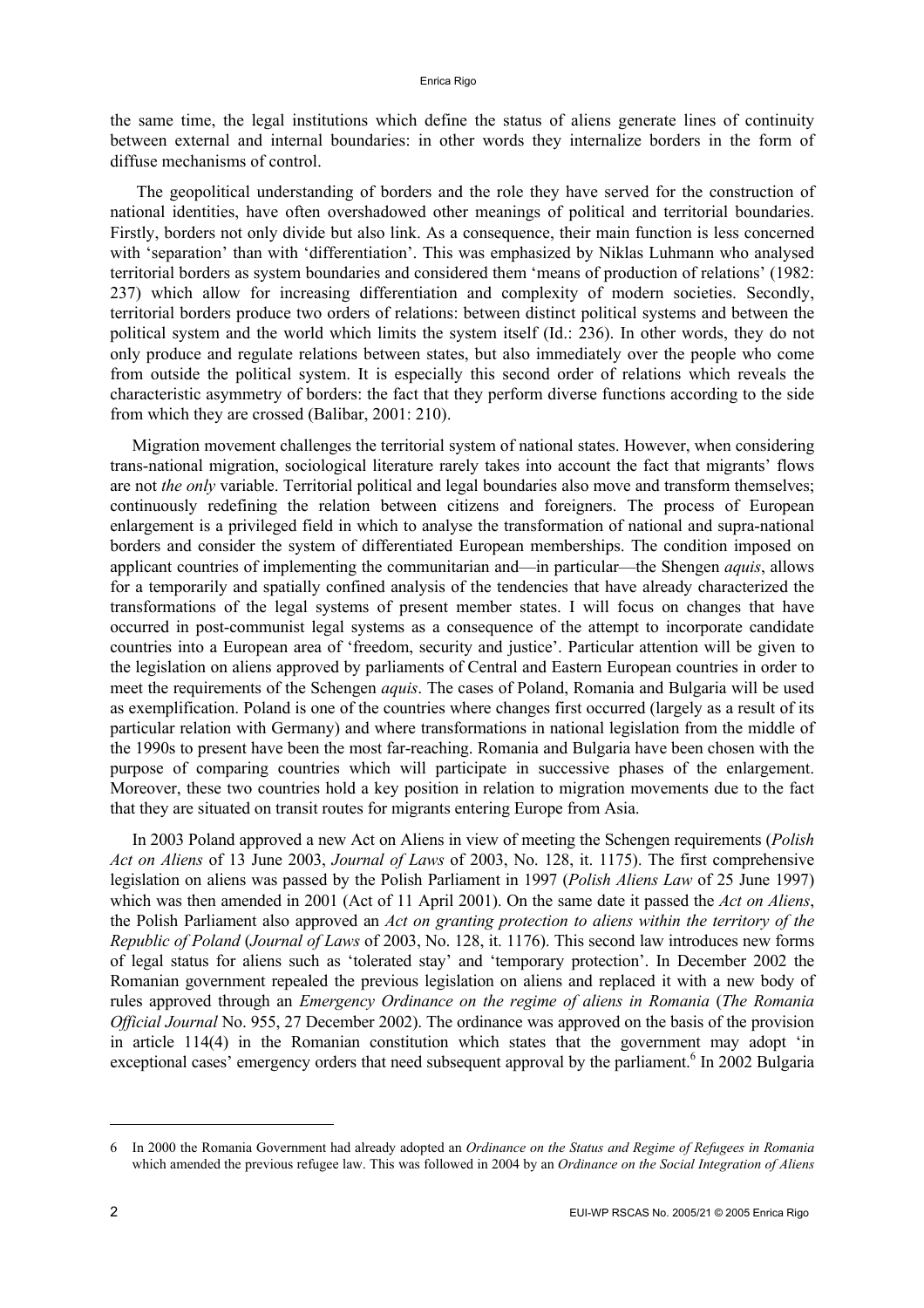also introduced amendments to legislation, although major changes to the first *Law on Foreigners in the Republic of Bulgaria* approved in 1998 had already been established in 2001.<sup>7</sup> The principle aim of the changes introduced by the three countries was to adapt the domestic normative framework to the new visa regulation imposed in view of future entrance into the Schengen Area. Nevertheless, these acts affect other aspects of the legal condition of aliens and reflect a progressive 'Europeanization' of domestic legislation. To illustrate the consistency between external and internal boundaries, I will focus on a range of legal institutions related to the detention and expulsion of aliens.

#### **European Policies and their Eastward Influence**

Before examining the recent transformations in legislation of Central and Eastern European countries and attempting to formulate some hypotheses about the actual and future implementation of laws, it is first of all necessary to refer to the multi-level system of decision making established in the wake of the harmonization of immigration and asylum policies within the actual member states of the European Union. Since the middle of the 1980s, European states have increasingly coordinated their immigration and asylum policies with the aim of combating illegal immigration and redistributing the burden of hosting asylum seekers. The first stage of co-operation coincided with the signing of intergovernmental agreements and conventions such as the Schengen agreements, which concerned the free movement of persons within the territory of member States, and the Dublin Convention, which determined which state was responsible for examining asylum applications. In 1997 the Amsterdam Treaty incorporated the Schengen Agreements into the Union's *aquis* and asylum and immigration policies were transferred from the third to the first pillar of the Union. This evolution underwent a transitional period of five years (which commenced following the entry into force of the Amsterdam Treaty in 1999) during which time major decisions taken unanimously by the Council were binding for all member states (with the exception of Ireland, United Kingdom and Denmark) and were introduced accordingly into domestic legislation.<sup>8</sup>

Both the Schengen Agreements and the Dublin Convention can be considered 'laboratories' for European policies (Monar, 2003), especially in the field of border management. Even though Eastern and Central European countries were not part of these two inter-governmental agreements, they were nevertheless affected by them. In order to benefit from visa exemption for their citizens, during the decade prior to 2004, candidate countries had to progressively implement measures to prevent the transit of illegal migrants through their territory, guarantee the readmission of migrants returned from member states and progressively implement a tighter system of visa regulation the basis of which had already been established within the Schengen framework. Moreover, the system set up by the Dublin Convention to prevent the repeated applications by asylum seekers arriving from countries considered 'safe' forced Central and Eastern European Countries to shoulder a great part of the refugees who tried to enter member states overland. As a result, through the Schengen Agreements and the Dublin Convention national borders have not simply been relocated at the external frontier of the Union. Rather, neighbouring countries became dynamic components of a new 'communitarized' concept of border which extended its influence throughout their territories.

During the entire accession process, issues of migration control and asylum policies have played a prominent role. As a condition of membership in the Union, applicant states have been required to fully implement the communitarian *aquis* in these areas before completion of their accession and

*<sup>(</sup>Contd.)* 

*who Were Granted a Form of Protection in Romania* concerning social rights in relation to the status of refugees, 'conditioned humanitarian protection' and 'temporary humanitarian protection'.

<sup>7</sup> In 2002 the Bulgarian National assembly also approved a *Law on Asylum and Refugees*. The analysis of the legal acts approved in Poland, Romania and Bulgaria is based on English translations provided by the OCSE Office for Democratic Institution and Human Rights, Warsaw, Poland.

<sup>8</sup> For a recent and extensive analysis of the European decision-making system on immigration and asylum policies see Fletcher (2003).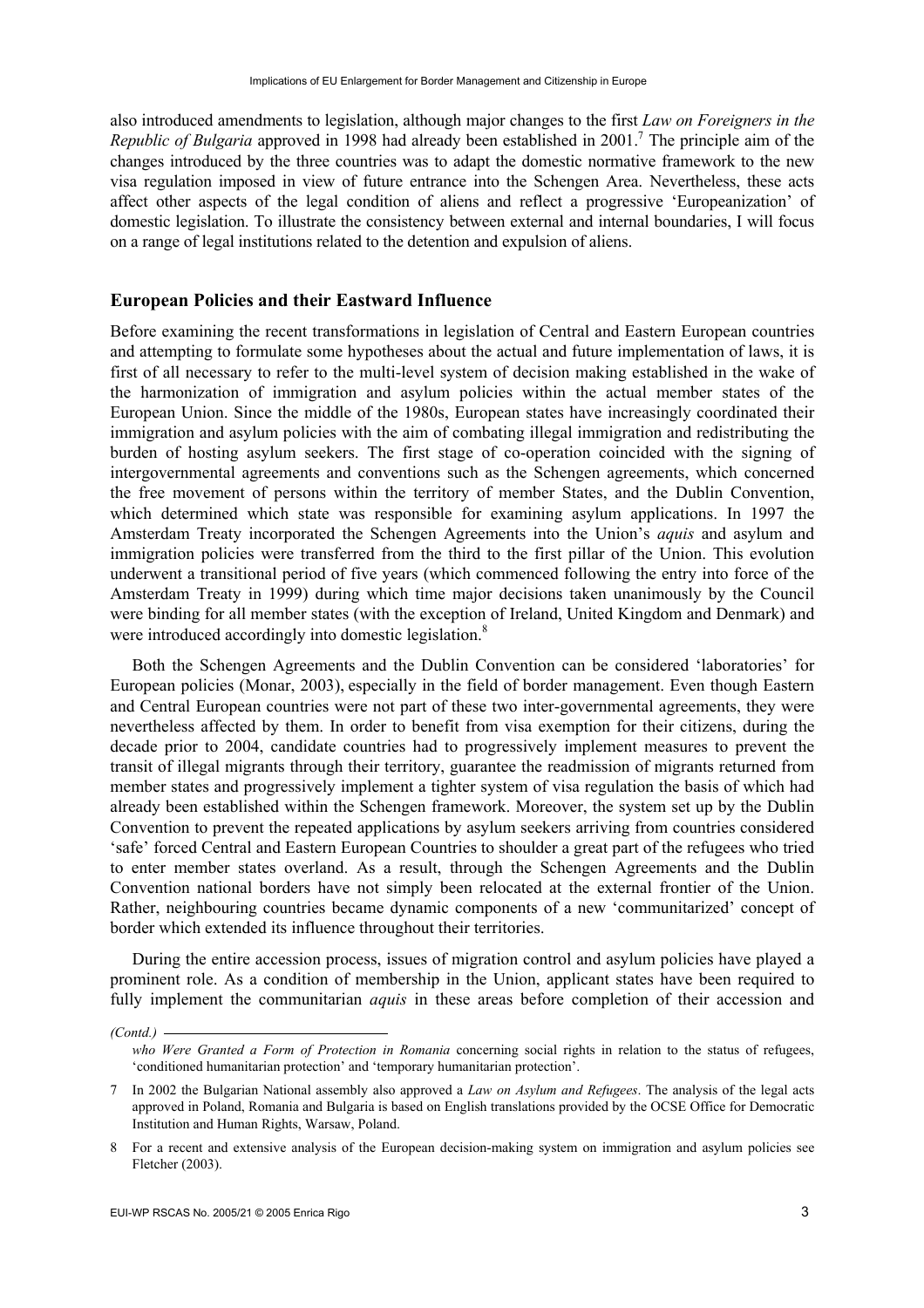despite the fact they took no part whatsoever in the negotiations and decision process.<sup>9</sup> Due to the multi-level system of decision-making outlined above and the different stages of its implementation, it is difficult to provide a straightforward account of the results and tendencies of European asylum and immigration policies. Besides European treaties, communitarian and national legislation, the *aquis* encompasses non-binding instruments, norms of general guidance and rules associated with European Union objectives (Byrne, Noll and Vested-Hansen, 2002).<sup>10</sup> In addition, it is essential to consider how domestic strategies of migration control lead to different kinds of bilateral agreements between member states and prospective countries as well as between prospective states and third countries. These include readmission agreements to facilitate the return of illegal migrants and cooperation agreements over the issue of border management.

Member and applicant states have played a different role in regional and sub-regional approaches to migration control according to their stronger or weaker influence in external relations. A typical example is the role played by Germany in influencing Polish and Czech policies, referred to sometimes as the 'German factor' (Aniol, 1996: 10). However, migration policies have also been influenced by non-applicant countries, as in the case of Polish visa regulations for neighbouring countries whose entry into force—initially foreseen for the first half of 2003—was postponed on two occasions due to the opposition of Russia, Belarus and the Ukraine. Indeed, the visa requirements to enter the EU—and now also applicant countries—have been recognized as one factor that fuels anti-EU sentiments among the populations of south-east Europe and the former Soviet Union (Vachudová, 2000: 166). After the collapse of the 'iron curtain' a new curtain of entry visas and administrative procedures has been erected with the purpose not only of limiting admission to the pre-2004 European member states but also to candidate countries and new member states, frustrating the promise of a freedom of movement that had only recently been acquired. The case of Kaliningrad is paradigmatic. As a result of the implementation of the Shengen *aquis* by Poland and Lithuania the inhabitants of the Russian enclave need a valid passport to travel to the rest of Russia, which is actually in breach of the constitutional right of freedom of movement guaranteed to Russian citizens. During the enlargement negotiations, the Russian government pressed for a flexible application of the *aquis* by neighbouring countries, at least with regard to the inhabitants of Kaliningrad.<sup>11</sup> This proposal has not been accepted because admission to the EU does not allow any form of flexibility with regard to 'security' matters. The only facilitation for Russian citizens is comprised in two new types of documents which they are able to use when transiting Lithuania to and from mainland Russia: the Facilitated Transit Document (FTD) and the Facilitated Railway Transit Document (FRTD). The absolutist attitude held by EU member states highlights the unequal position of applicant countries and reflects a degree of '*hypocrisy*' (Walker, 2002: 28; italics in original). This is particularly the case if one considers that the Europe of Justice and Home Affairs is affected by a 'variable geometry' arising from the different positions held by the United Kingdom, Ireland and Denmark which are not bound by the Schenghen *aquis.*

The increasing relevance of borders is corroborated by the fact that they are becoming ever more autonomous objects of European policy-making and that permanent community structures are created in order to co-ordinate integrated strategies of border management. Already in May 2002 the Commission proposed the setting up of an 'External borders practitioners' common unit'<sup>12</sup> which was endorsed by the Council in the *Plan for the management of the external borders of the Member States of the European Union* agreed on June 2002.<sup>13</sup> More recently the Commission presented a *Proposal for a Council regulation to establish a European Agency for the Management of Operational Co-*

 $\overline{\phantom{a}}$ 

<sup>9</sup> On this issue, with regard to Bulgaria and Romania, see Borissova (2003).

<sup>10</sup> Examples of non-binding documents include various *Schengen Catalogues* on borders management and police co-operation and the *Green paper on a community return policy on illegal residents* (COM (2002) 0175 final, 10<sup>th</sup> October 2002).

<sup>11</sup> For an extensive analysis of this issue see Potemkina (2003).

<sup>12</sup> COMM (2002) 233 final, 7th May 2002.

<sup>13</sup> Doc. 1009/02 FRONT 58 COMIX 398, 14th June 2002.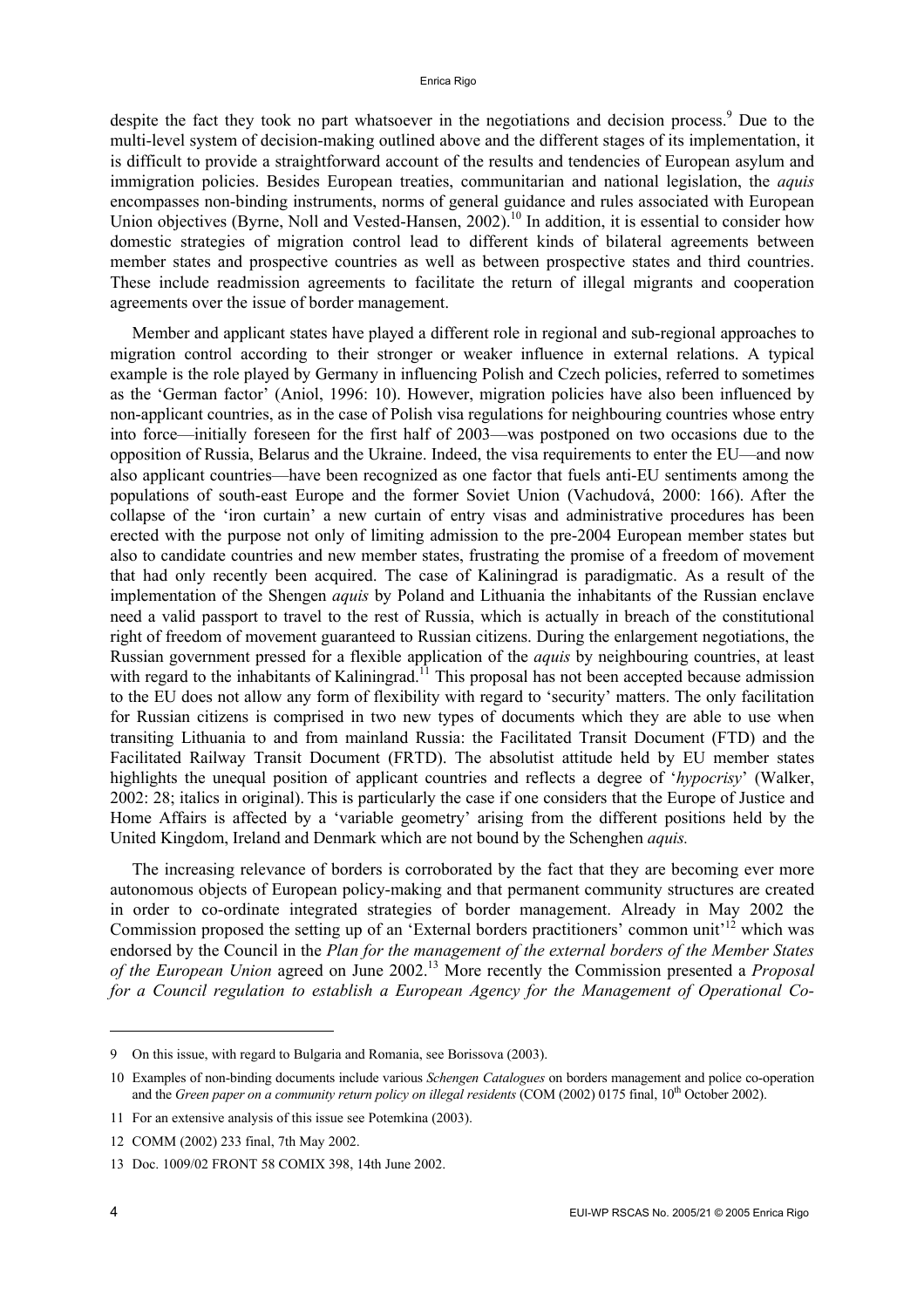*operational at the External Border*. 14 While the competencies of the Common Unit regarding the strategic co-ordination of border management would remain, this new Agency would deal with operational tasks that, until now, have been left to the exclusive competence of national authorities. For instance, the Agency would be in charge of 'co-ordinating and organising return operations of Member States and identifying best practices on the acquisition of travel documents and removal of third country nationals from the territory of the Member States'.15 The Commission justifies the Agency's supplementary competencies on the grounds that in most member states such tasks 'fall under the competencies of the authorities responsible for controlling the external borders'.<sup>16</sup> This extension of competencies confirms, however, that the process of 'communitarization' changes the object of border management: managing external borders is not limited to keeping unwanted foreigners out but to continue administrating their positions inside the territory. These positions are not at the exclusive disposal of the hosting state authorities but arise from the intersection of powers exercised by different national, trans-national and sub-national actors.

The words used in official documents to describe the tasks of the 'Common Unit' well reflect the balance between decision-making at EU and national levels. The Common unit is defined as 'acting as "head" of the common policy on management of external borders and as "leader" co-ordinating and controlling operational tasks<sup>', 17</sup> On the one hand, this language echoes the fact that major policy developments have occurred outside the communitarian framework, on the other, it mirrors the reluctance of states to relinquish sovereignty in matters of Justice and Home Affairs. One consequence of this, is that policies related to internal security have been proceeded 'by drift and reaction rather than by direction and design' (Walker, 2002: 31). Another related consequence, is that operational agencies and expertise groups proliferate to the detriment of transparency. The alarm raised over the lack of democratic accountability is compounded by the concerns over the limited judicial control of the Court of Justice. In fact, various norms in European Treaties exclude the competence of the Court when 'relating to the maintenance of law and order and the safeguarding of internal security' (Art. 68 II EC). This is a provision that is only partially amended by the Constitutional Treaty. Bearing in mind that national legislation considers immigration and asylum policies as strictly related to the maintenance of 'internal security' and 'public order', operational tasks carried out by national police forces and administrative authorities are *de facto* barred from the control of the European Court of Justice.

#### **The Eastern Borders of Europe**

Official documents of the Union declare that the enlargement poses new challenges for the protection of its external frontiers given the fact that new and future member states will be largely responsible for the internal security of the Union.<sup>18</sup> However, the involvement of neighbouring Countries in European policies on immigration control dates back to the beginning of the 1990s. The two main instruments through which present member states have unloaded part of their responsibility towards hosting migrants and asylum seekers are the 'safe country principle' and 'readmission agreements'.

The 'safe country principle' was introduced in the German Federal Constitution in 1993 with the aim of regulating the arrival of protection seekers from Poland and the Czech Republic. Asylum seekers entering Germany from a 'safe country' would now be subject to denied entry or, if stopped and identified on German territory, to removal. Shortly afterwards, the 'safe country principle' was adopted by the other European member states, and all countries bordering the Union were designated

<sup>14</sup> COMM (2003) 687 final, 11th November 2003.

<sup>15</sup> Ibid., p. 3.

<sup>16</sup> Ibid.

<sup>17</sup> Ibid., p. 2. The Italian version of the document also utilises the term '*direttore d'orchestra*', orchestra conductor.

<sup>18</sup> Doc. 1009/02 FRONT 58 COMIX 398, 14th June 2002.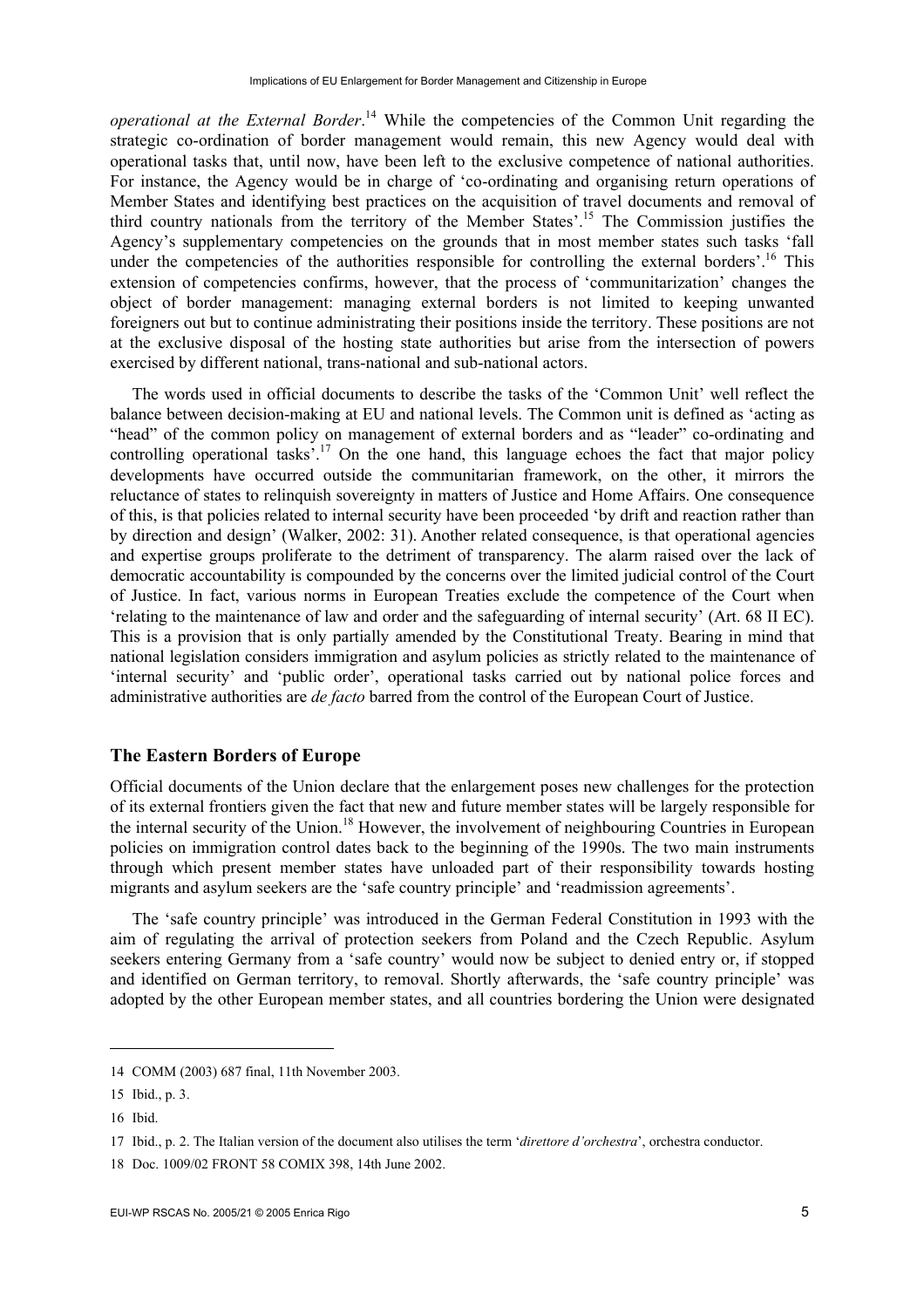#### Enrica Rigo

as 'safe'. This policy had the effect of transforming countries bordering the EU into 'buffer zones' for asylum seekers and transit migration. Moreover, in order to maintain their good relationship with the EU, neighbouring countries were responsible in preventing transit migration from moving further west. The tightening of European migration and asylum policies has spread with a 'domino effect' to Central and Eastern European Countries which, in turn, have modified their domestic legislation, have declared neighbouring countries to be 'safe' and have signed readmission agreements with migrants' countries of origin and transit states. Over the last decade some Central and Eastern European countries have amended their legislative framework on more than one occasion, and each time in an increasingly restrictive way. For example, according to art. 14 of the *Act on granting protection to aliens within the territory of the republic of Poland* of 13<sup>th</sup> June 2003, an alien arriving from 'a safe country of origin or a safe third country' is refused refugee status as this is now regarded '[a] reason of manifestly unfounded nature of the application'. In the previous *Polish Aliens Law* of 1997 the arrival from a safe country and the lodging of a 'manifestly unfounded' application had to be both taken into consideration in order to refuse the refugee status.

Readmission agreements are the instruments which enable the actual removal of aliens from a state's territory, and are therefore essential to the functioning of the 'safe countries' policy, as well as guaranteeing the return of illegal migrants. Once again, Germany acted as pioneer signing with Poland in 1993 the *Governmental Agreement on Co-Operation in matters Referring to Migration Movements* (Noll, 2002: 43). This agreement was a bilateral modification of a general document signed in 1991 between Poland and the Schengen States which had done little to limit migration, especially to Germany. Since then most other European member states have concluded similar agreements with migrants' countries of origin and transit, and as Central and Eastern European states constitute the unavoidable overland route to Europe (as well as being the origin of migration movements) all candidate countries and new member states are presently bound by these readmission agreements. In turn, prospective member states had to sign analogous agreements with countries of origin of migrants in order to return illegal migrants or refused asylum seekers, but also as a condition of complying with the Schengen *aquis*.<sup>19</sup> Through readmission agreements, the expulsion of aliens can be conceived as a trans-national system of concentric circles. Candidate countries and new member states function as stopoff points outside the core of the other member states, but the reciprocally binding effects of this system reach territories much further away.<sup>20</sup>

From a legal point of view, the readmission agreements have developed from rather general texts into detailed documents which also regulate the readmission of nationals of third countries who have entered or stayed illegally in the territory of one of the contracting parties before moving to the other. Whereas these initially took the form of bilateral accords between individual states, the European Commission has suggested that these readmission agreements be signed at communitarian level, thus binding all actual (and future) member states, and that readmission clauses be introduced in other kinds of agreements. In addition, while previous agreements required proof of an alien's nationality (which was one of the main obstacles for the return of migrants), there has been a growing tendency to include clauses that widen the range of cases which constitute presumption of a person's nationality or evidence that they have stayed in a state's territory (Peers, 2003). For example, in a note written by the General Secretary of the EU Council circulated to council members regarding the introduction of readmission clauses in cooperation agreements with China, it was advised that '*No proof of identity shall be required in respect of persons to be admitted*<sup>'. 21</sup> By tracing out these readmission agreements, one effectively produces a map of the 'flows of expulsion' of migrants.

<sup>19</sup> For the latest developments in negotiations over readmission agreements with third countries see the annual Commission's *Regular Reports on Progress Towards Accession* available for each candidate states.

<sup>20</sup> According to Frank P. Weber (1996), the historical precedents of readmission agreements were those signed by Germany in 1920-1921 with Poland, Russia, Latvia, Lithuania, and Estonia in order to facilitate mass deportation.

<sup>21</sup> Doc. 13206/01, 25th October 2001, italics in original.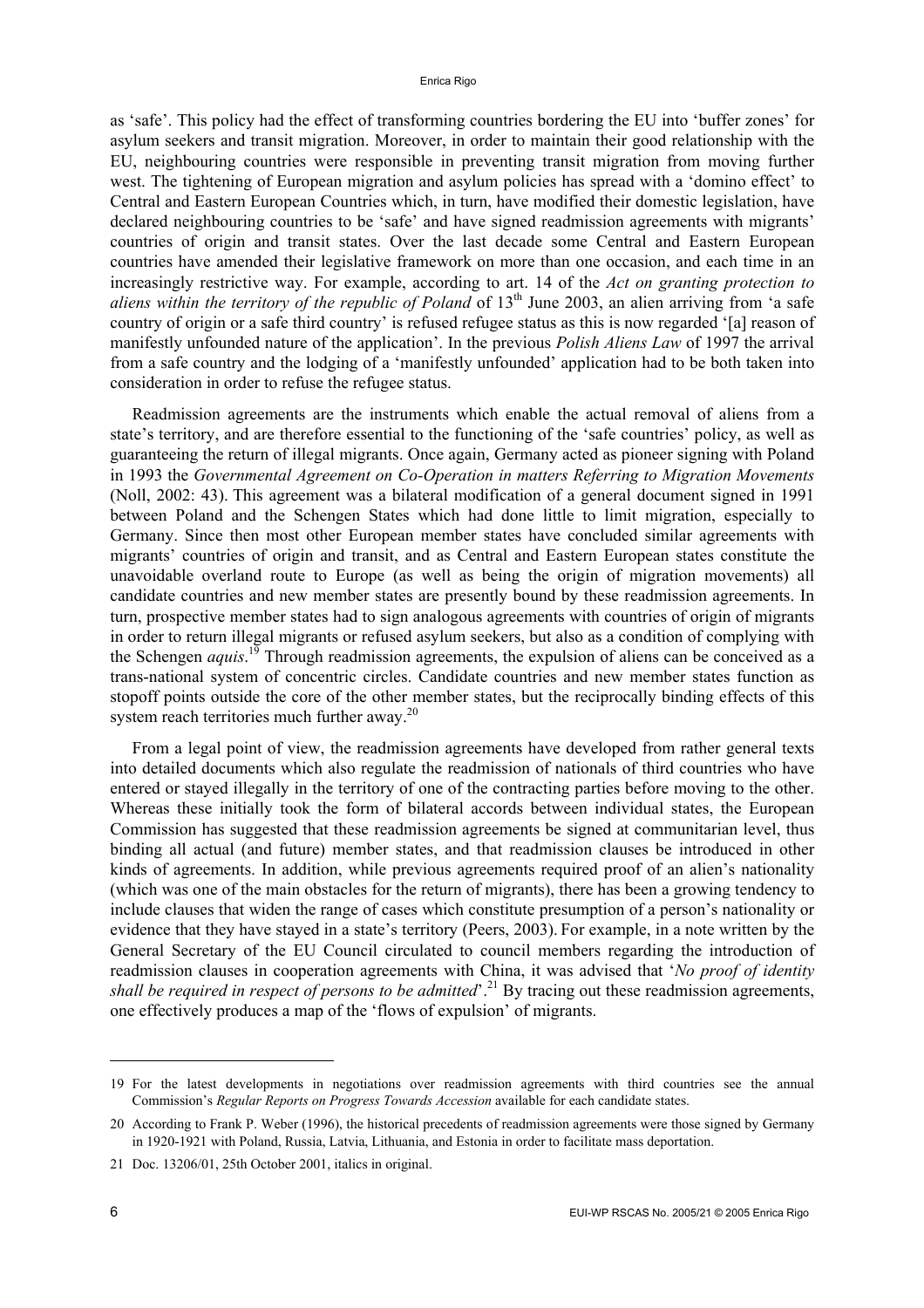These examples illustrate the assertion that European borders do not coincide with the perimeter of the European Union territory nor with the territory of those states that will become EU members in the forthcoming 'waves' of enlargement. Readmission agreements are dispositives of control over population movements which de-territorialize states' sovereignty and trace borders that cannot be represented as continuous dividing lines. Instead, they constitute administrative borders whose function is not simply to keep out those who are perceived as 'trespassers' but, first and foremost, to govern populations both inside and outside a state's territory. This function of borders is highlighted by another principle of European migration policy; namely the principle of 'conditionality' according to which quotas of legal entry are reserved for nationals of those countries which collaborate in combating illegal migration.<sup>22</sup> Readmission agreements also play an important role in implementing this principle, since collaborating in combating illegal migration primarily means accepting and facilitating the return of unwanted migrants from European member states.

Readmission agreements are not the only example of the deterritoralization of borders. Migrants seeking to legally enter the EU encounter the border when they first visit the embassy or consulate in their country of origin in order to apply for an entry visa. Didier Bigo and Elseph Guild (2003) have recently used the term '*police à distance*' to describe the Schengen system of visa regulation. According to these authors, the term designates the mechanisms of control which are exercised by 'professionals' of security strategies which do not refer to national police forces but to diplomatic authorities and administrative bureaucracies. Therefore, the impact of the shifting of European borders is not limited to legislative changes: it also involves the constitution of new authoritative figures and forms of expertise involved in the implementation of new social practices. Besides candidate and new member states, neighbouring countries are also affected. Legislation on aliens approved in Central and Eastern European countries in order to compel with Schengen visa regulation for example provide for the establishment of new consular offices in neighbouring countries.

The incorporation of candidate countries and new member states in the area of 'freedom, security and justice' (which will take place starting from 2007) also implies the transfer of the notions of 'national security' and 'public order' that have been developed in the pre-2004 member states. According to art. 5 of the Convention which applies the Schengen Agreements, in order to be admitted into the territory, an alien must not be considered dangerous to the 'national security', the 'public policy' and the 'international relations' of *any one* of the member states. Usually the classification of a foreigner as an unwelcome migrant depends on her/his lack of fulfilment of national legislation requirements during a previous stay in a Schengen country. The criteria of data on 'undesirable aliens' registered in the pan-European information system (SIS) are therefore defined at national level and range from criminal offences to simple breaches of administrative rules. Due to the overlapping of the different conditions of entry into Schengen territory, the concepts of 'security' and public 'order' (or 'policy') applicable in the area of 'freedom, security and justice' are thus not the result of an autonomous elaboration but the sum of restrictions established in each country.

After the completion of the accession to the Schengen area, therefore, any interpretation of migration laws approved in view of meeting the Schengen requirements will also need to take into consideration notions of 'national security' and 'public order' as defined by each member state. For instance, in the case of Poland entry is barred to those foreigners whose data 'has been recorded in the index of aliens whose residence on the territory […] is undesirable' (*Polish Act on Aliens* art. 21(1)) and to any foreigner whose entry or residence 'may constitute a threat to the state security and defence as well as to the public security and policy or it would be in breach of the interests of the Republic' (*Polish Act on Aliens* art. 21(6)). In the case of Romania, entry is refused to aliens who represent a 'threat for national defence and security, public order, health and moral probity' (*Emergency* 

<sup>22</sup> On 'conditionality' in migration policies, see the *Communication from the Commission to the Council and the European Parliament integrating migration issues in the European Union's relations with third countries*, COM(2002) 703 final, 3<sup>rd</sup> December 2002.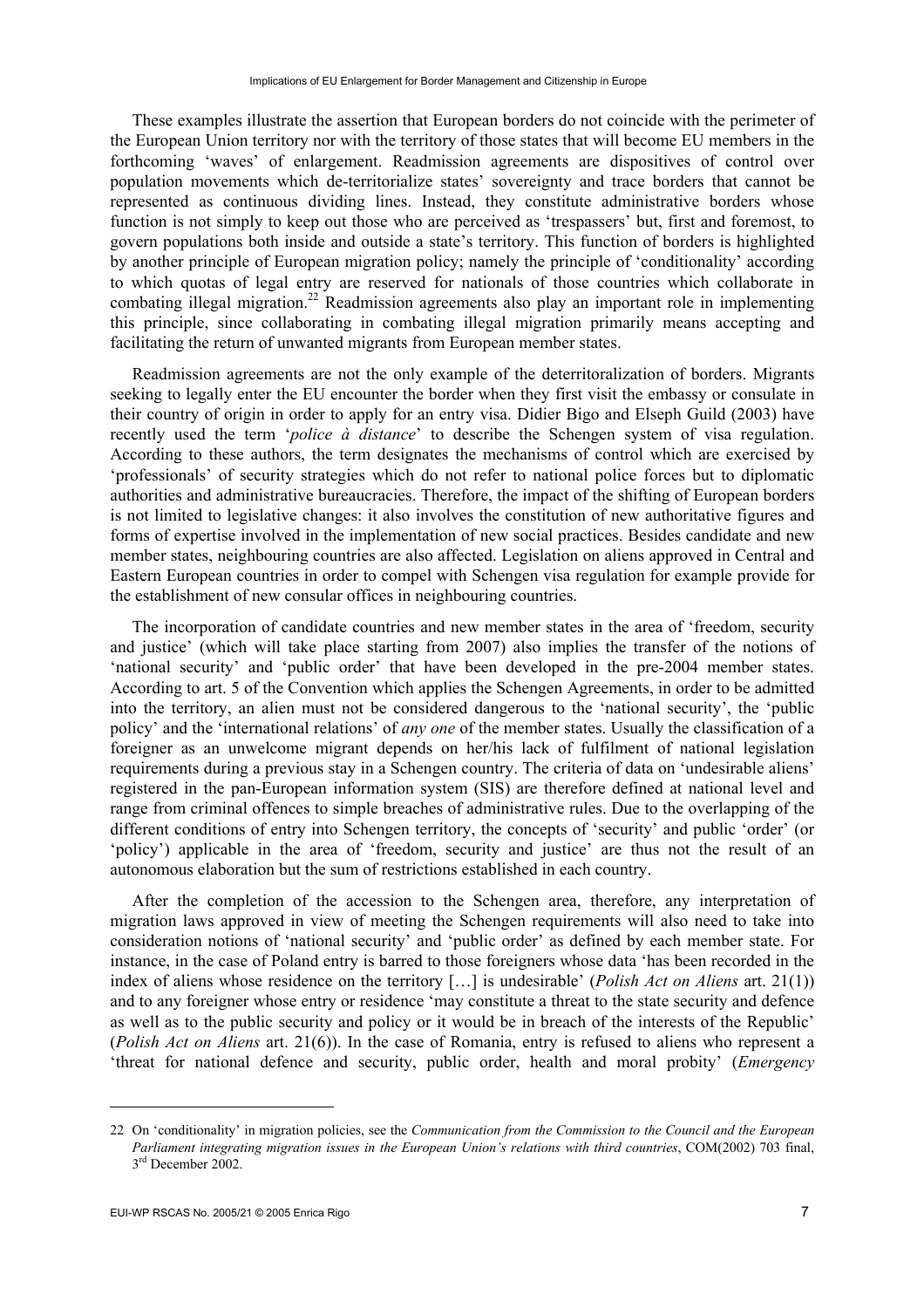*Ordinance on the regime of aliens in Romania* art.  $6(1,f)^{23}$  or, in the case of Bulgaria, to those 'included in the informational massif of the unwelcome foreigners in the country' (*Law on Foreigners* art. 10(14)). Although these norms refer directly to domestic criteria, their combination with art. 5 of the *Schengen Convention* extends the normative definition of 'national security' and 'public order' or 'policy' in a manner proportional to the extension of the area of 'security, freedom and justice'.

The notion of '*police à distance*', as exercised by consular authorities, regards migrants who attempt to legally enter European member or candidate states. In the same way, a migrant who tries to enter the enlarged Europe, partially or totally avoiding the legal requirements, encounters its borders long before its territorial delimitation. They are encountered, for example, when the migrant uses transport companies to reach the European Union or applicant states. 'Carriers', in fact, are required to make stringent checks for undocumented aliens to avoid running the risk of sanctions. 'Carrier liability' clauses are contained in all aliens laws of European member states, and they are also now introduced in applicant countries' legislation so as to meet the Schengen *aquis*. Such clauses, for example, were first introduced in Poland with the *Aliens Law* of 1997. In the new *Polish Act on Aliens*, art 138 states that 'if the carrier [brings] into the territory of the Republic of Poland an alien who does not posses […] the travel document and the visa required to cross the border, […] an administrative fine in the amount of PLN equal to the sum not less than EUR 3000 or EUR 5000 for each person carried shall be imposed on the carrier'. Comparable norms are also present in Romanian (art.7 of the *Emergency Ordinance on the regime of aliens*) and Bulgarian legislation (art. 20 of the *Law on Foreigners* amended in 2001). In addition to administrative fines, Polish and Romanian acts oblige carriers to return aliens to the countries from which they were transported or to refund expenses sustained for their forced repatriation. As a result of such provisions, not only the state's typical function of border control but also the implementation of operational tasks concerning repatriation are delegated to private agents.<sup>24</sup>

#### **Legal Borders**

European borders maintain many elements of 'fortification' which characterized traditional national borders. Poland, for example, preserved and even reinforced defensive tools of the old 'iron curtain' that, through the PHARE programmes,<sup>25</sup> were relocated along the eastern frontier. Differing from conventional geopolitical borders, the new European external frontiers are not fortified against the threat of military invasions. As Helmut Dietrich has pointed out, the new border regime 'represents a socio-technological attack on the informal cross-border economy and on transit migration' (Dietrich, 2002). Among other reasons, official documents and public discourse justify the fortification of European borders in view of combating illegal migration and the abuses of asylum requests. Nevertheless, the tightening of asylum and migration polices can also be seen to lead to a massive 'illegalization' of movements (Noll, 2002: 31). In the case of asylum seekers, it has been underlined elsewhere that 'persons who formerly sought protection would now regard illegal stay as the better option, avoiding any form of contact with authorities' (Id.).In the case of cross-border trade and transit migration, new visa requirements mean that movements of population which were formerly

<sup>23</sup> The *Emergency Ordinance on the regime of aliens in Romania* also provides for a particular administrative measure of authority based on a declaration of undesirability which can be ordered 'against an alien who performed, performs or there are strong evidence that he intend to perform such activities as to endanger the national security and public order' (art. 83(1)). An alien can be declared undesirable for a period from 5 to 15 years with the possibility of extending the term.

<sup>24</sup> This state of affairs particularly jeopardises the rights of protection seekers who normally do not posses entry visas or travel documents.

<sup>25</sup> PHARE stands for *Pologne-Hongrie: Assistance à la reconctruction économique*. The project specification of the PHARE programmes for 2001 and 2002 also provides an insight into the modernization and extension of Polish eastern border.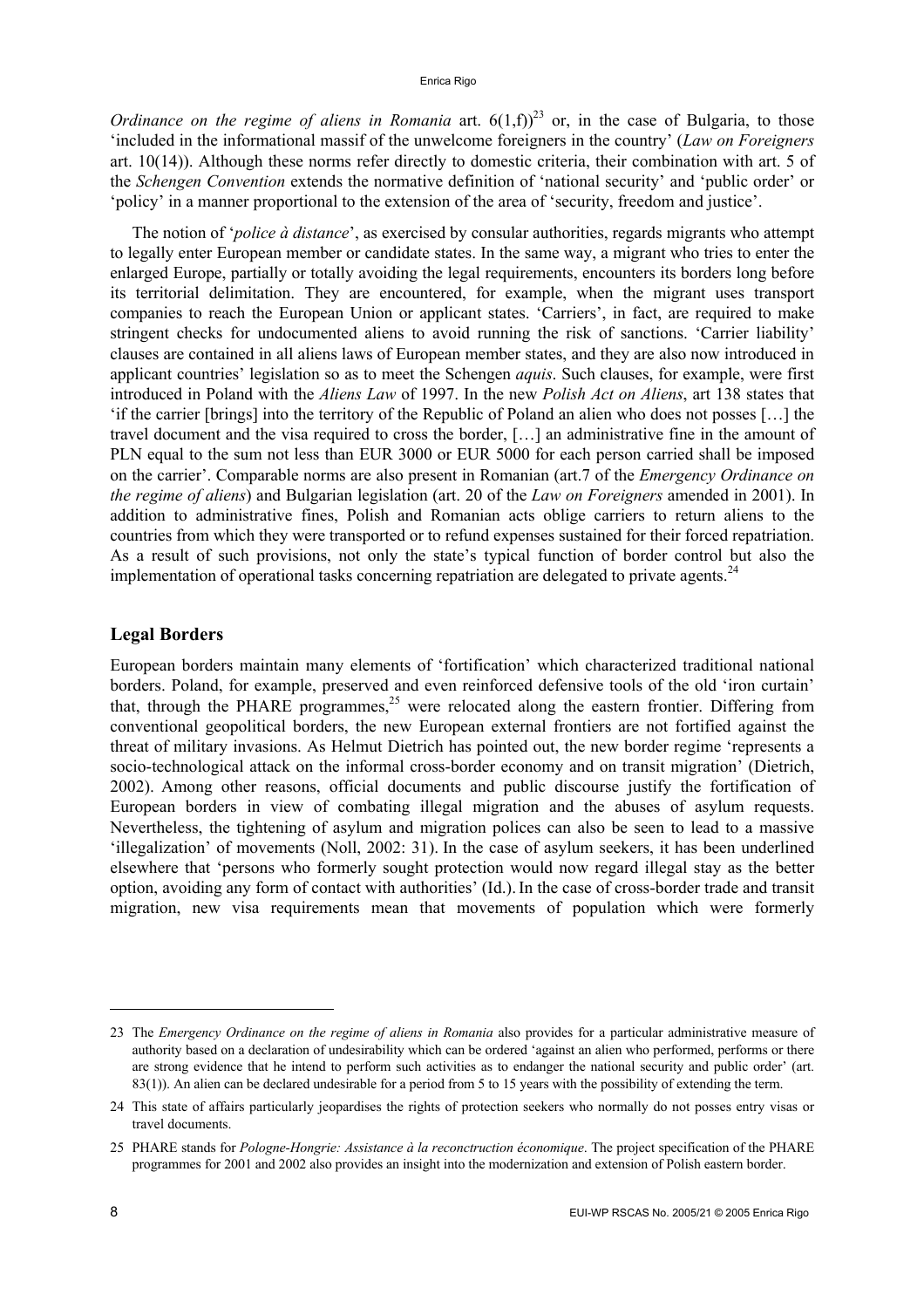considered lawful have become illegal.<sup>26</sup> In fact, since the collapse of communist regimes until recently, Central and Eastern European countries possessed relatively laissez-faire migration regimes.

The process of 'illegalization' of migration movements can be reconstructed by examining the most recent changes that have occurred in domestic legislation and comparing them with previous laws on immigration. Of particular significance are the conditions of detention and expulsion of aliens as these are the sanctions that legal systems typically reserve to illegal migrants. Under the *Polish Aliens Law* of 1997, for example, illegal entry *per se* was not formally sanctioned with expulsion. Even though art. 52 stated that an alien who did not possess the requisites to entry and residence in Poland was liable to expulsion, this norm was nevertheless rather general. The amendments introduced in the *Polish Aliens Law* in 2001 specified the procedures under which an alien might be obliged to leave (art. 51) or might be deported from the territory of the Republic of Poland (art. 52). Listing preconditions of the deportation orders, Art. 52 of the emended act also refers to the requirements of entry established in art. 13 which, in the new version, exclude the authorization of entrance to aliens who 'crossed the border in defiance of the regulation' (art. 13(1) point 6). The *Act on Aliens* of 13<sup>th</sup> June 2003 substantially reiterates the same conditions of expulsion while introducing new cases of expulsion in view of Poland's future membership in the Schengen space and information system (art. 88(1) point 4 and point 5). However, the 'Penal provisions' chapter of the new act states that whoever 'resides on the territory of the Republic of Poland without the required authorization […] shall be liable to a fine' (art. 148). The progressive 'illegalization' of the movement of migrants is thus completed: an alien who resides in a territory without permit is not only subject to expulsion but also liable to a penal provision.

The progressive 'illegalization' of previously lawful behaviours is made explicit in the Romanian legislation. Art. 79 of the *Emergency Ordinance on the regime of aliens in Romania* states that: 'The competent authorities […] may take the measure of removal from the Romanian territory against the alien *whose stay in Romania has become illegal* or whose right to stay was revoked under the condition of this emergency ordinance, as well as against the alien *who has been decided to have entered illegally* the Romanian territory and, as the case may be, they can decide the interdiction of reentering Romania for an established period of time' (emphasis added). Differently from the cases of Poland and Romania, the *Law on Foreigners* amended in 2002 by the Bulgarian Parliament did not explicitly introduce major changes that would legally qualify in different terms the conduct of border 'trespassers'. The Bulgarian criminal code already included penal sanctions for illegal entry and stay. But, of course, the tightening of conditions for legal entry and stay widens the range of preconditions that qualify individual conduct as unlawful.

Both Romanian and Bulgarian legislation penalise the illegal crossing of borders with sanctions that include incarceration. In 2001 the Romanian government approved an *Emergency Ordinance on Romania's state border* according to which: 'The entrance or exit of the country by illegal crossing of the state border is a criminal act and is punished with imprisonment from 3 month to 2 years' (art. 70(1) of the ordinance). Art. 279 of the Bulgarian criminal code provides for up to 5 years of imprisonment for persons who cross the borders without the required documentation. Paragraph 5 of the same article excludes punishment for those who enter the country to apply for asylum, although memoranda of nongovernmental human rights organizations have reported cases of asylum seekers being detained on the basis of the criminal code.<sup>27</sup> While this limitation of the rights of asylum seekers rightly raises humanitarian concerns, so the deprivation of migrants' personal liberty on the basis of simply crossing borders should be a cause for alarm. Such crimes are legislatively constructed. They do not offend pre-existing public or private goods, but changeable and, to a certain extent, imported

<sup>26</sup> As well as new legislation entering into force, in 2003 Poland adopted measures for the legalization of aliens who were staying illegally in the country or who had become illegal. This 'amnesty' was ultimately a failure because only 4000 aliens applied for legalization out of an unofficially estimated presence of several hundred thousand irregular migrants.

<sup>27</sup> International Helsinki Federation for Human Rights, Annual Report, 1999.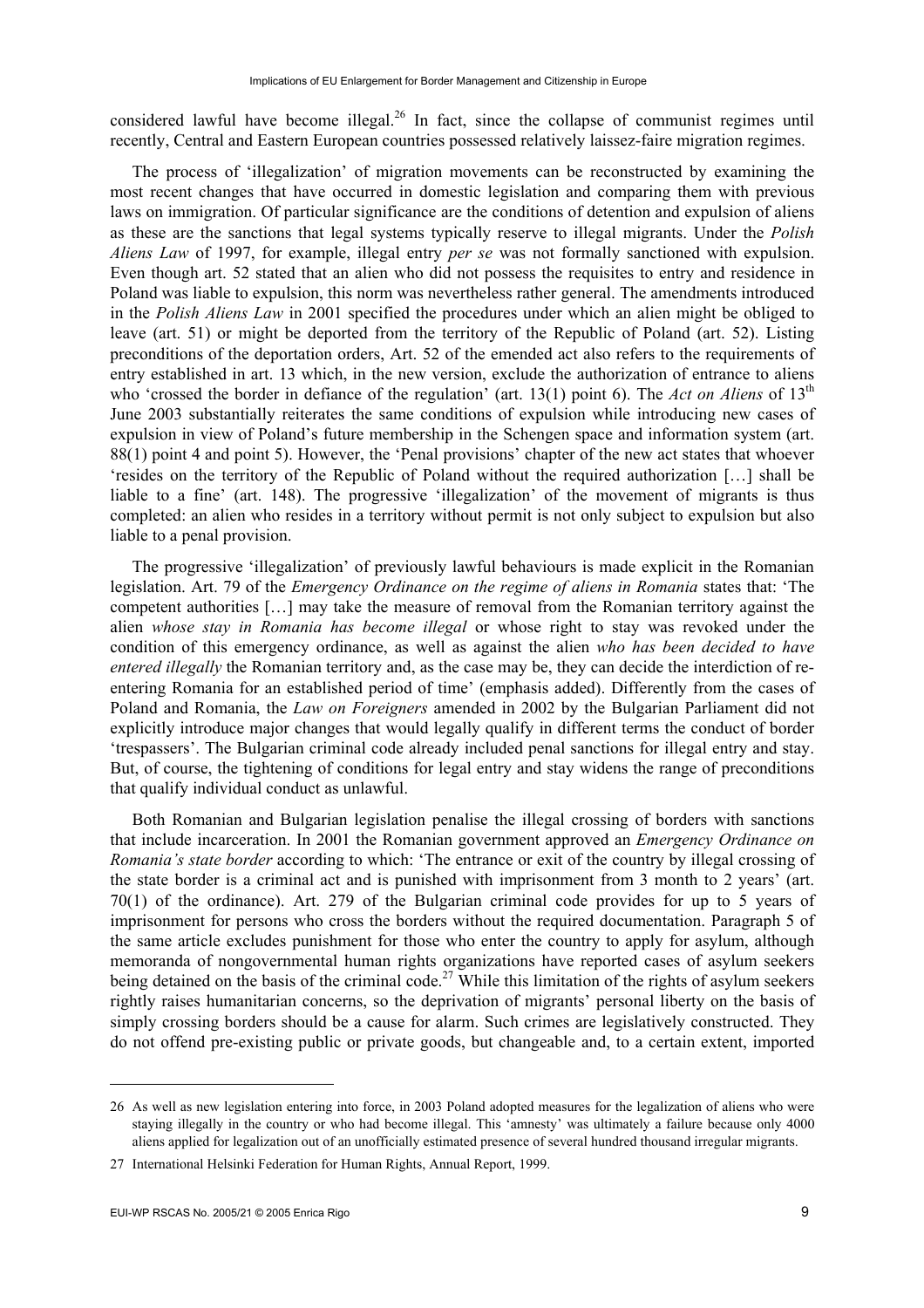concepts of 'public order' and 'security' which are the outcome of the 'communitarization' of borders. As a result, there is little perception of such offences as anti-social by the 'perpetrators' themselves.

Even when the formal sanction for migrants who enter or reside unlawfully in a national territory is a penal sanction, expulsion remains the ultimate punishment which characterizes their legal status. This form of punishment reserved to non-citizens may lead to consequences which are more severe than those established by penal provisions. As stated in chapter 9 of the *Polish Act on Aliens*, expulsion may also be preceded by the 'placement of an alien in the guarded centre or in arrest for the purpose of expulsion<sup>'</sup>. According to the *Polish Aliens Law* of  $25^{th}$  June 1997 and its successive amendments, an alien could be detained for 48 hours prior to expulsion. The period could be extended to a maximum of 90 days under a court decision. The new *Act on Aliens*, besides reiterating such provisions, introduces a clause which states that: 'the period of stay in the guarded centre or in the arrest for the purpose of expulsion may be prolonged for a specified period necessary to execute the decision of an expulsion, if that decision was not executed due to the aliens fault. The period of stay in the guarded centre or in arrest for the purpose of expulsion may not exceed one year' (art. 106(2)). This example illustrates how the same act of illegally entering or staying in Polish national territory leads, on the one hand, to a penal sanction of a fine (qualified as such under the 'Penal provision' chapter), on the other, to an administrative procedure that can end with the actual punishment of one year of detention. In other words, a serious limitation of individual freedom is based on an administrative, rather than criminal, procedure. Moreover, the phrase 'due to the aliens fault' can be better understood by referring to other legislation which contains similar provisions. For example, according to the German law the detention period can be extended if the expulsion is not executed because the alien does not collaborate in providing the information or the documents necessary to her/his identification. Therefore, even if not formally defined as penal, such norms have a correctional function typical of the modern theory of punishment which also aims to direct individual behaviour.

In the case of foreigners who do not fulfil the legal requirements for entry or stay in Romanian territory, the *Emergency Ordinance on the regime of aliens* distinguishes between the administrative measures taken for the 'return of aliens' (art. 88-90) and for the 'expulsion of aliens' (art. 91-92). Both measures may imply the physical deportation from the territory also against the alien's will. The difference between the two does not depend on the outcome, but on the fact that expulsion is reserved to the alien 'who committed a crime on the Romanian territory' (art. 91(1)). The combined disposition of art. 92(2) and art. 15(1) excludes expulsion for aliens 'charged or accused in a penal case [when] the prosecutor decides the implementation of the interdiction measure of leaving the town or the country' (art.15(1a)) and for aliens 'sentenced by a final court decision [when] they have to carry out a prison sentence' (art.15(1b)). Although illegal entry is qualified as a criminal offence under Romanian law, the combination of the above norms does not result in 'border trespassers' facing an ordinary criminal procedure unless they have already been sentenced or there is a prosecutor's order of interdiction to leave the territory. The ultimate punishment for illegal migrants remains expulsion rather than penal sanction, nevertheless the qualification of border crossing as a criminal act plays a powerful symbolic role in the criminalization of migrants.

Under the rubrics 'Public Custody' and 'Accommodation Centres' the Romanian legislation also provides for the administrative detention of foreigners. The measure regards aliens issued with either a return or an expulsion order. However, while the measure expires within 30 days in the case of aliens being returned (and can be extended for a maximum period of 6 months (art.  $93(2)(6)$ )), for aliens awaiting expulsion the law does not establish any temporal limitation. Besides leading to severe consequences for personal liberty, the qualification of the detention of aliens as an administrative measure of 'public custody' allows *de facto* for the breach of general principles of criminal law which require the peremptory determination of penalties.

The Bulgarian *Law on Foreigners* provides for a wide range of compulsory administrative measures for aliens who do not fulfil the legal requirements of entry and stay: the 'revoking the right of stay' (art. 39(1)); the 'compulsory taking to the border' (art. 39(2)); the 'expulsion' (art. 39(3)); the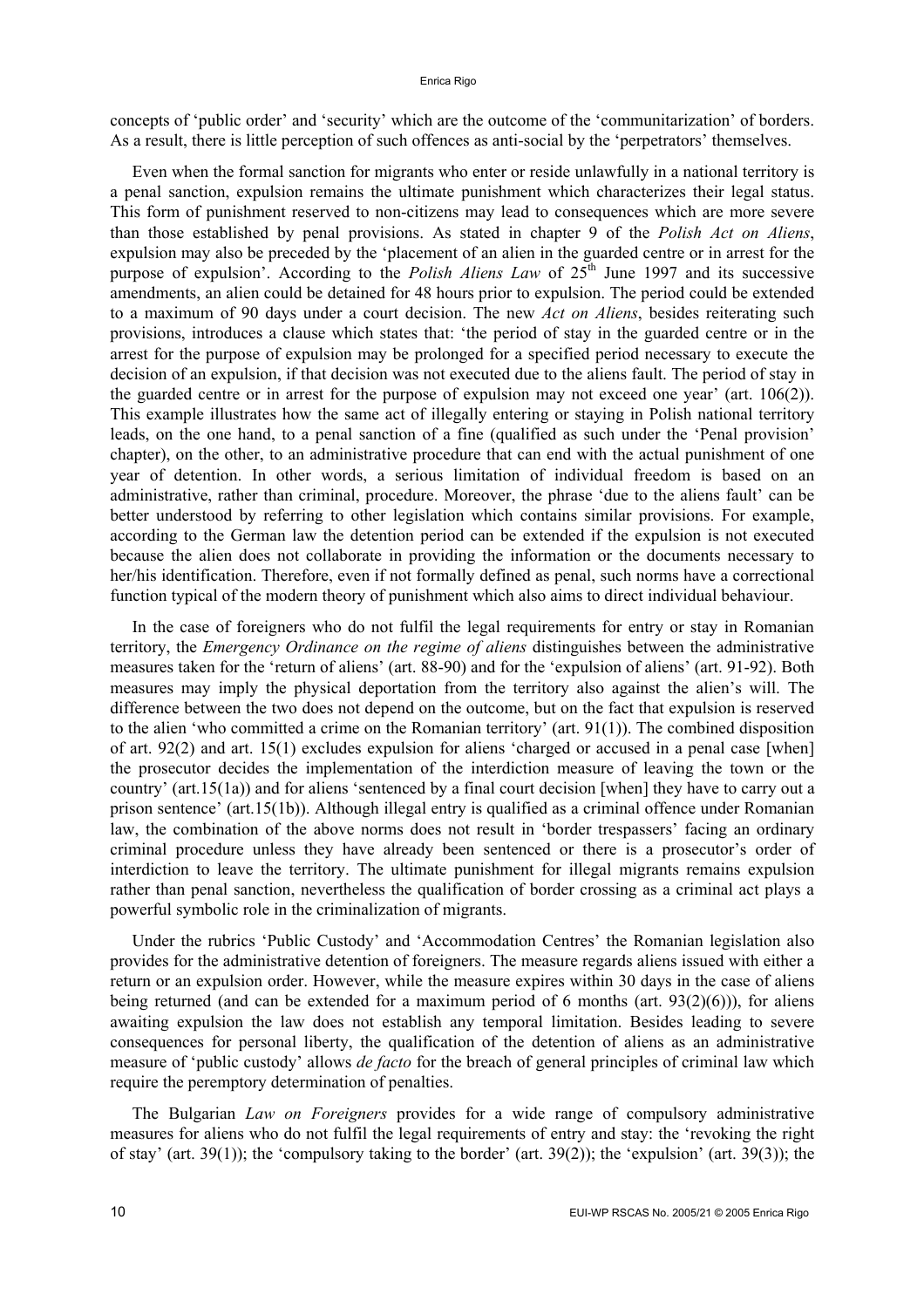'prohibition to enter' (art. 39(4)) and the 'prohibition to leave' (art. 39(5)) the country. While expulsion is imposed when the presence of the foreigner in the country 'creates a serious threat for the national security or the public order' (art. 42(1)) and is always followed by a prohibition of entry for 10 years, in the case of an alien being compulsorily taken to the border there is no automatic prohibition of re-entering the country. Differently from Polish and Romanian legislation, the Bulgarian law does not include norms which provide for the administrative detention of aliens. Nevertheless, the preconditions listed for the application of the compulsory administrative measures overlap with conducts penalised by the criminal code. Aliens may thus be detained for illegal entry on penal grounds.<sup>28</sup> As a consequence the fate of 'border trespassers' under Bulgarian law is ambiguous since in reality the outcome of their prosecution, as well as the entire penal procedure, may be overrided by the application of compulsory administrative measures.

These examples of the legal institution of expulsion and detention of foreigners bring into light the increasing intermingling between penal institutions and administrative procedures. This is a process which has characterized the evolution of migration laws of the pre-2004 member states and which is now influencing the changes to legislation of candidate countries and the new post-2004 EU states. The fact that the Bulgarian law does not include the administrative detention of aliens is not the sign of a different political choice, but rather an indication of a lesser degree of 'Europeanization' in domestic legislation. This is clearly apparent in the Commission's report on progress towards accession, which recommends Bulgaria construct adequate detention centres for illegal aliens in order to meet criteria necessary to enter the area of 'security, freedom and justice'.<sup>29</sup> Instead, the rising number of detained foreigners under the Polish law was judged by the Commission as a sign of its efficient implementation of Schengen standards, $30$  while the PHARE programme for Romania provide considerable funds for the further construction of detention centres for migrants.<sup>31</sup>

In a comparative perspective with Romanian and Bulgarian legislation on immigration, the Polish law is undoubtedly the one where the process of 'Europeanization' has been accomplished. Administrative remedies prevail, while penal instruments mostly serve a symbolic role. In contrast, the Bulgarian legislation still maintains a strong penal character which is the legacy of the normative framework preceding the country's transition from communism. In all three countries, however, there is a clear tendency towards a progressive administrative treatment of the legal position of foreigners. Such a tendency in legislative developments has taken place in all of the current member states which has been to the detriment of judicial control over the procedures carried out against aliens and has been exacerbated by the limited jurisdiction of the Court of Justice at European level.

#### **Citizens across European Borders**

The succeeding waves through which the enlargement process will take place highlight the diachronic dimension of the boundaries of European membership. The physical and temporal boundaries of membership expand to include new categories of previous foreigners, while excluding others not only from the original polity, but also from the new extended boundaries which in the past they were allowed to cross. Although exempt from visa requirements to enter the European Union, citizens of the candidate countries are currently subject to national legislations on immigration when hosted in present member states including measures such as expulsion, administrative detention and work

<sup>28</sup> According to the International Helsinki Federation for Human Rights, it is a standard practice in Bulgaria to detain asylum seekers and so called 'bogus' asylum seekers in the transit zone of Sophia airport and in a centre in nearby Drujba. This practice often exceeds the maximum limit of 24 hours prescribed by the Ministry of Interior (International Helsinki Federation for Human Rights, annual report 1999).

<sup>29</sup> European Commission, *Regular Report on Bulgaria's Progress towards Accession*, 2003.

<sup>30</sup> European Commission, *Comprehensive Monitoring Report on Poland's Preparation for Membership*, 2003.

<sup>31</sup> Phare 2001, *Strengthening the Management of the Migration Phenomenon in Romania*, RO-0107.17.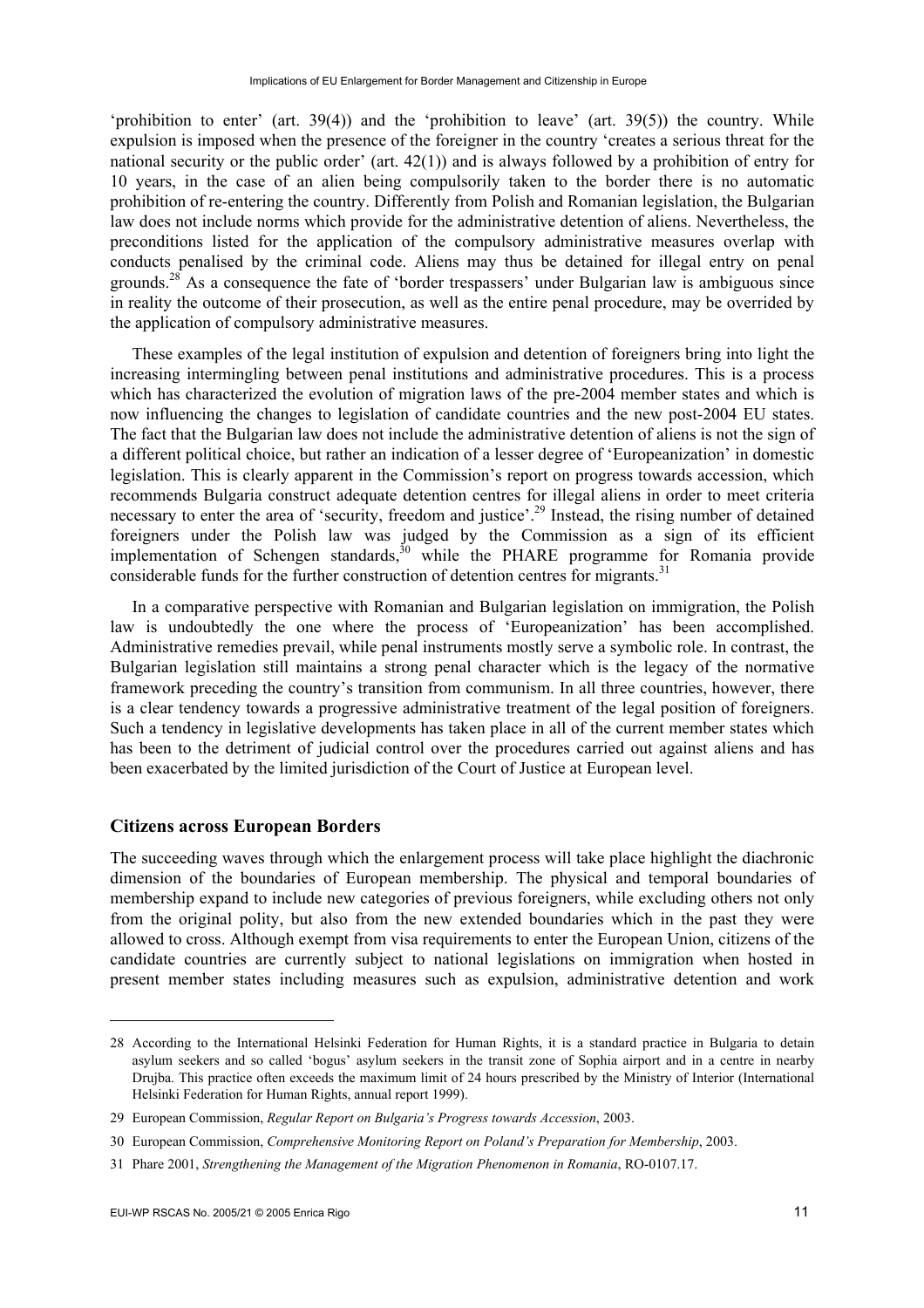permits. The Commission's report on Romania's progress toward accession emphasised the considerable number of Romanian illegal migrants returned in 2003 from present member states and neighbouring first wave candidate countries.<sup>32</sup> These figures are considered a sign of Romania's success in implementing readmission agreements, as well as the efficacy of neighbouring countries in implementing Schengen standards of control. In addition, citizens of candidate states are affected by dispositions approved in their own countries which aim to prevent illegal migration to Europe. For example, according to an *Emergency Ordinance* approved in August 2001 by the Romanian government: 'The entering or leaving a foreign state by the illegal passing of its borders, committed by a Romanian citizen or by a person without citizenship residing on the Romanian territory is considered as an offence and is punished with imprisonment from 3 months to 2 years'.<sup>33</sup> Hence, a Romanian citizen (and also future European citizen) who illegally crosses the border of the European Union or of a neighbouring country such as Hungary is liable, if caught, to be expelled from the hosting country, returned home and then prosecuted and punished as a 'border trespasser'.

Even after accession, citizens of the new member states do not immediately benefit from the Schengen lifting of national borders because workers are not able to freely circulate during a transitional period which lasts from two to seven years. During this time migration movements for employment purposes are regulated according to communitarian and national policies, even though different conditions may be agreed on the basis of bi-lateral relations between singular member states and candidate countries.<sup>34</sup> Although the greater possibility of mobility was regarded as one of the benefits of enlargement in the eyes of the populations of Central and Eastern European Countries.<sup>35</sup> accession to European citizenship is restricted precisely with regard to those rights which characterised its most significant content: the freedom of movement and settlement in other member states. Nevertheless, visa exemption for citizens of candidate countries and new member states facilitate their accession to the informal labour market and assure them a privileged position in comparison to migrant workers of different origin (Bell, 2002).

The relocation of the European Community's eastern borders implies the fortification of boundaries that during the Nineties were easily crossed by the inhabitants of Central and Eastern European countries or which, in the cases of states born after 1989, did not even exist. The history of the region has been characterized by the re-drawing of national boundaries; the modifications which occurred after the collapse of the communist bloc being only the most recent case. As a consequence, many candidate states face the problem of ethnic nationals living in neighbouring countries. The case of Hungary is the most problematic as there are Hungarian minorities living in Slovakia, Romania, Ukraine and the former Yugoslavia. Although to a lesser degree, other candidate countries are affected by similar situations such as the Polish minority living in the Ukraine and Romanians living in Moldova. As underlined by the Romanian scholar Alina Mungiu-Pippidi, the sealing off of the borders of prospective member states severs connection between 'minorities with countries where the bulk of their culture lies, prompting illegal entrance and feeding resentment' (2001: 7). This has induced applicant countries to pass laws which entitle ethnic nationals who are citizens of other countries to a particular status of semicitizenship. The best known case is the so-called *Status Law* which entitles Hungarian nationals to limited work-permits and other benefits. Following the example of Hungary, other countries approved legislations which give ethnic nationals comparable rights or decrease conditions and periods necessary

<sup>32</sup> European Commission, *Regular Report on Romania's Progress towards Accession*, 2003.

<sup>33</sup> Atr. 1(1), *Emergency Ordinance no. 112 referring to the punishment of some action committed abroad by Romanian citizens or by person without citizenship residing in Romania*, 30<sup>th</sup> August 2001.

<sup>34</sup> European Commission, *Information note on the free movement of workers in the context of enlargement*, 6th March 2001. After May  $1<sup>st</sup>$  2004 restriction to the free circulation and settlement of workers have not been applied only for the citizens of Cyprus and Malta, while the United Kingdom, Ireland and Sweden have allowed for the free entrance of workers arriving also from other new member states.

<sup>35</sup> European Commission, *European citizens and freedom, security and justice, a qualitative survey of citizens of the 15 Member States and of the 13 applicant countries*, March 2003.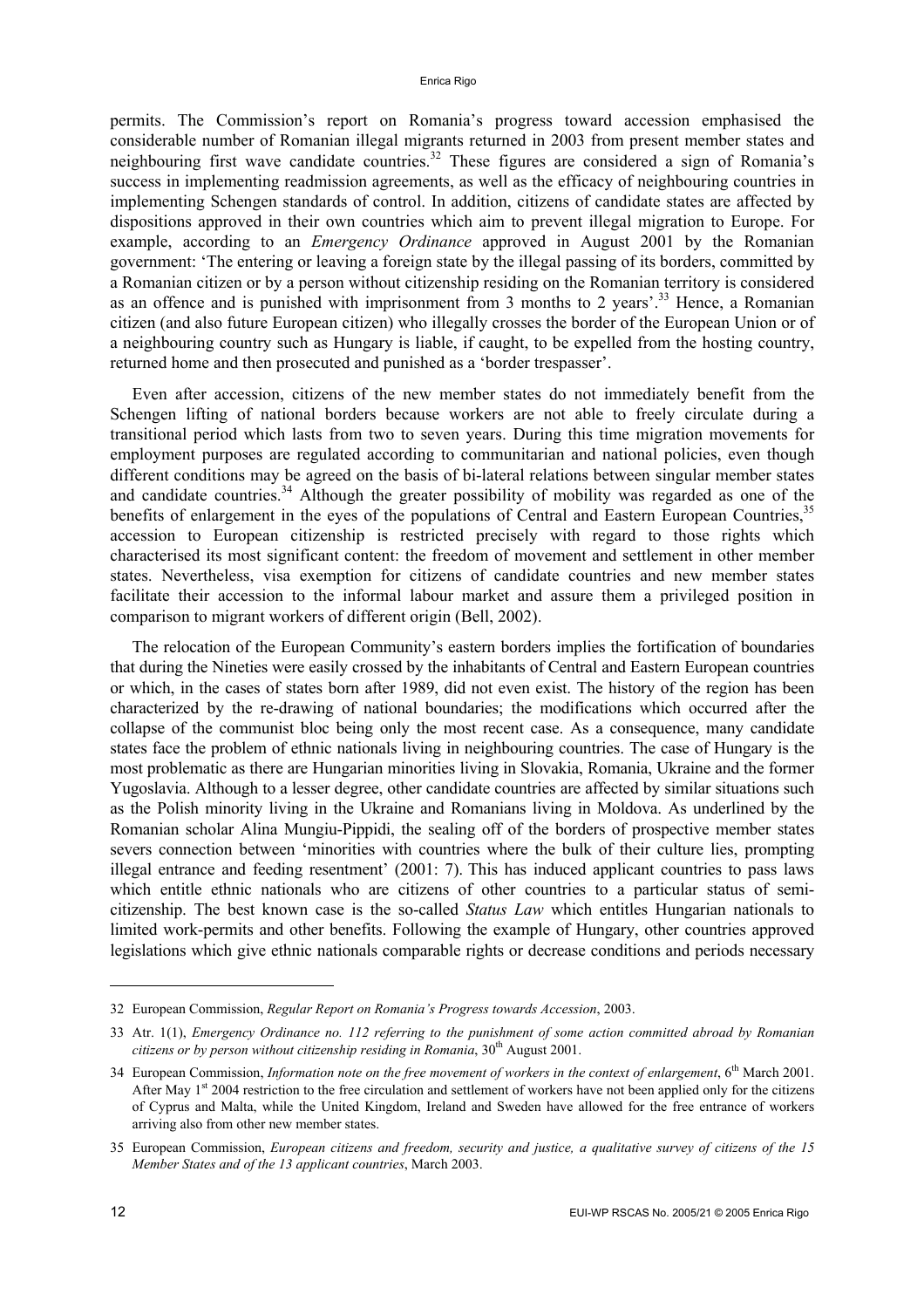to acquire citizenship, such as the Polish *Repatriation Act* of 9<sup>th</sup> November 2002, and the amendments introduced in 2002 in the Bulgarian law on citizenship. Such legislative acts have been criticised for basing the entitlement to rights on ethnic grounds and have thus been considered as nationalistic measures in breach of the universalistic principle which should ideally characterize European membership.<sup>36</sup> More simply they can be seen as a partial solution to the problem of the mobility of ethnic nationals once these find themselves on the other side of the fortified borders of an enlarged Europe.

Focusing on the temporal dimension of borders illustrates how membership in an enlarged Europe is developing as a plurality of diachronically differentiated legal positions. Following accession, citizens of the new member states enjoy a status of semi-membership in contrast to the one granted to the citizens of the other 15 EU states as their right of circulation and settlement for employment purposes is limited. The same conditions will apply to the countries in the succeeding waves of enlargement reproducing a sort of waiting-room for future citizens. Nevertheless, citizens of prospective member states already enjoy a privileged status compared to non-Europeans. At the same time, new visa requirements applied by candidate countries in order to meet Schengen standards extends the restricted area for migrants arriving from third countries. This disparity is, to a certain extent, mitigated for ethnic nationals of new member states and candidate countries living in third countries, as they enjoy limited membership rights in kin states. Each restriction to the freedom of movement and settlement of new and future citizens is also a limitation to their social mobility. Therefore, each differentiated status corresponds to a position in a hierarchical order of relations.

#### **Conclusion**

The context of enlargement is a useful framework in which to analyse the system of differentiated membership which result from the transformation and repositioning of European borders. From the point of view of membership, borders are first and foremost 'biographical' borders encountered by migrants long before their arrival in the proximity of EU territory. As Elspeth Guild has underlined: 'One important physical manifestation of borders results from attempts by individuals to move. The individual, through interaction with state and other actors over the granting or withholding of rights, activates the "border" and engages with the government regarding the position of the border".<sup>37</sup>

The role that political and territorial boundaries serve in producing relations of *difference* over foreigners, commences 'outside' and continues 'inside' in the form of diverse legal status ascribed to individuals. Clear lines of continuity can be traced between the externalization of border control through visa policies or readmission agreements and the internalization of borders resulting from the institutions of expulsion or the administrative detention of aliens. Legal borders have exactly the function of constructing boundaries of *difference* surrounding individuals. It is this *difference* that matters, rather than the actual physical departure of foreigners from the territory, as it allows the implementation of 'governmental' policies of border management directly over individuals.

At the same time, the enforcement of policies and orders over a territory no longer applies to the state but to a network of different actors and bureaucracies. Foreigners' positions are not ruled by law but are 'administrated' in the name of a functionalistic principle of securitization. From the approach of the political and legal theory this process reflects a cleavage in the unity between law and sovereignty which has characterized the depiction of the modern state. In his essay on governmentality, Michel Foucault pointed out that law and sovereignty were absolutely inseparable; 'On the contrary, with government it is a question not of imposing law on men, but of disposing things: that is to say, of employing tactics rather than laws, and even of using laws themselves as

<sup>36</sup> For an extensive analysis of the Hungarian *Status Law* and of debates on similar acts under discussion in other countries, see Fowler (2002).

<sup>37</sup> Elspeth Guild, 'Moving the Borders of Europe', inaugural lecture held at University of Nijmegen, 30th May 2001, quoted in Bigo and Guild (2003).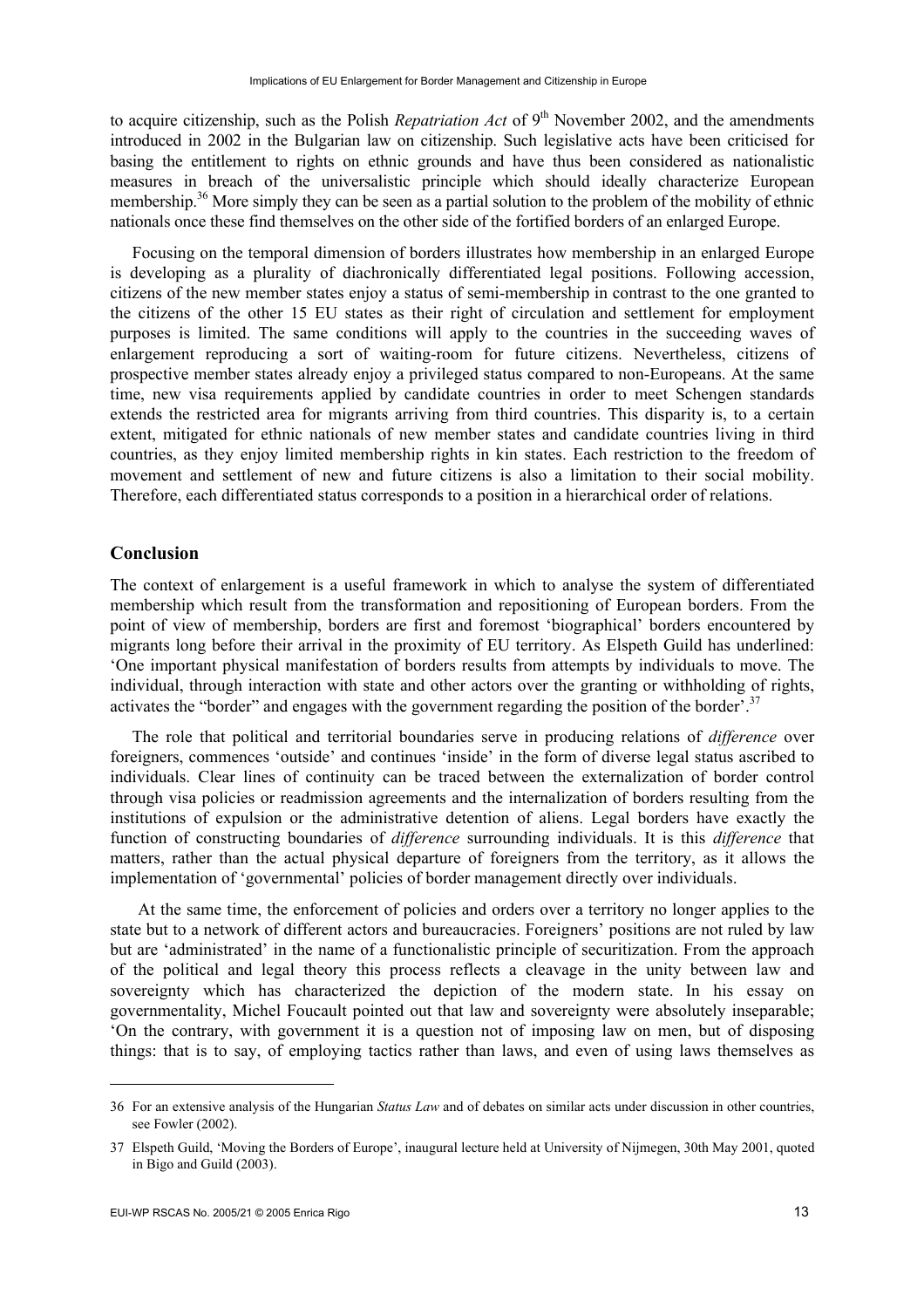tactics—to arrange thing in such a way that, though certain number of means, such and such end may be achieved' (1991: 95). From the position of the individual, the cleavage between law and sovereignty corresponds to a fragmentation of its legal subjectivity.

Traditional representations of citizenship, even when based on contending grounds for membership, have been characterized by equality among citizens. Difference resided outside borders, be they the nation's or the community's boundaries, or those extended over an ideal *cosmopolis*. In contrast, as underlined by Étienne Balibar, the positioning and functioning of borders no longer regard the margin of Europe but its inner method of government (2003). Borders are dragged into the core of Europe because they follow the biographies of the individuals whose mobility is limited. Paradoxically, the fact that the exclusive and discriminatory character of the 'European fortress' not only lies at its perimeter but extends within and beyond the territorial delimitation of the EU, also allows for a wider definition of its potential inclusiveness. This, however, does not derive from an abstract model of 'post-national' membership, but from the fact that the fortified borders of Europe are violated and contested on a daily basis by people in movement. A consideration of these non-institutional aspects of membership and the everyday 'practice of citizenship' demonstrates how the limits of inclusion coincide with those of exclusion and subsequently calls into question any rigid distinction between citizens and foreigners. The enlargement process challenges the theory and practice of defining European membership exactly because it brings into light how the deterritorialisation and relocalisation of the EU polity's borders leads to a fragmentation of the legal subjectivity of the *citizen*. In other words, any eastern border of Europe is a border drawn within Europe itself.

Enrica Rigo Law Faculty Università degli Studi Roma Tre via Ostiense, 161-163 00154 – Roma Italy

enrica\_r@hotmail.com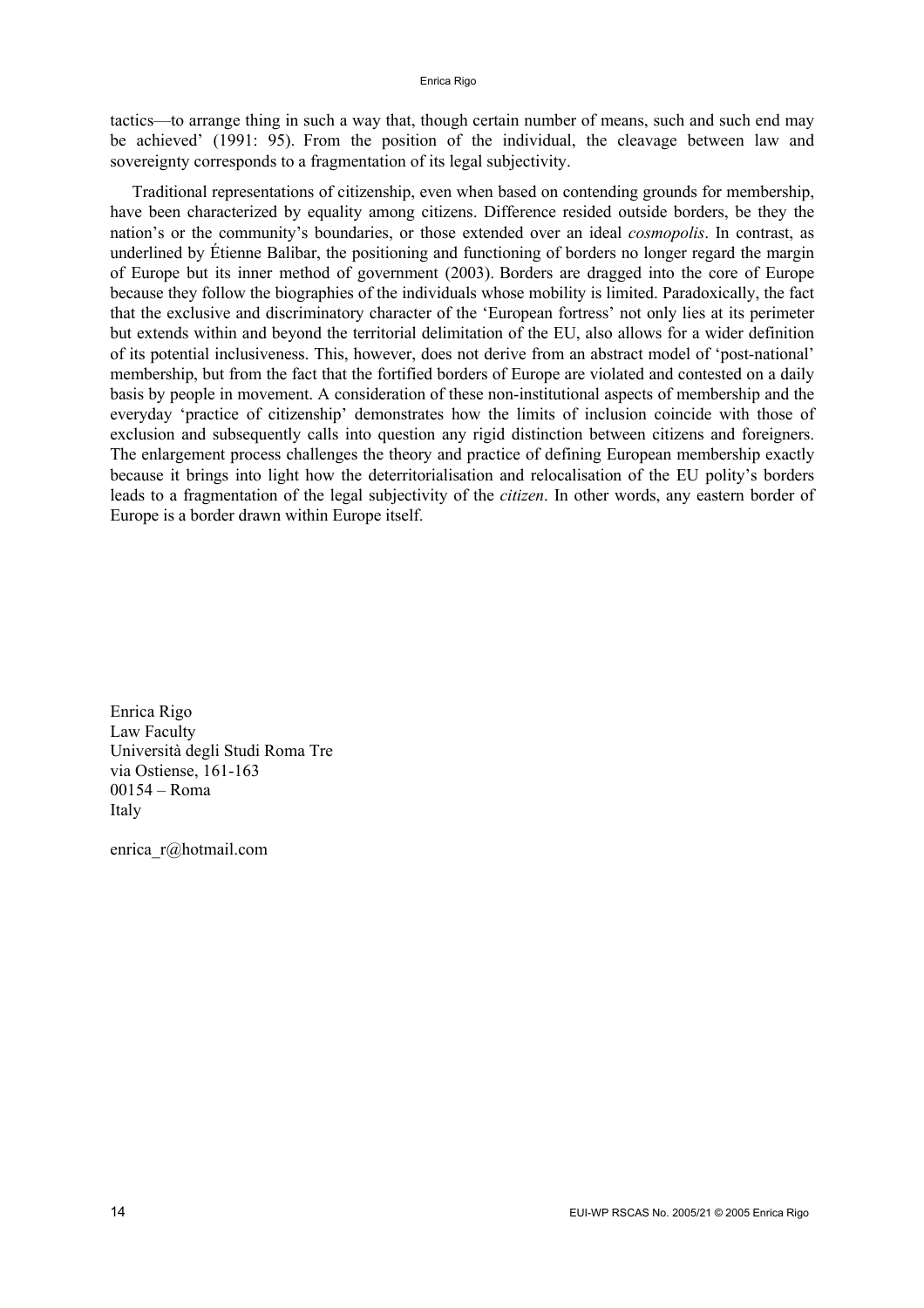#### **References**

- ANDERSON, M. and J. Apap, (eds.), 2002. *Police and Justice Co-operation and the New European Borders*. The Hague: Kluwer Law International.
- ANDREAS, P. and T. Snyder, (eds.), 2000. *The Wall around the West. State Borders and Immigration Control in North America and Europe*. Boston: Rowman & Littlefield Publisher.
- ANIOL, W., 1996. *Poland's Migration and Ethnic Policies: European and German Influences*. Warsaw: Friedrich Ebert Foundation.
- BALIBAR, É., 2003. 'L'Europa, una frontiera "impensata" della democrazia?', in: G. Bronzini, H. Friese, A. Negri and P. Wagner, (eds.), *Europa, Costituzione e movimenti sociali.* Roma: Manifestolibri, pp. 231-244.
- BALIBAR, É., 2001. *La paura delle masse. Politica e filosofia prima e dopo Marx*. (trans. Andrea Catone). Milano: Mimesis.
- BAUBÖCK, R. and J. Rundell, (eds.) 1998. *Blurred Boundaries: Migration, Ethnicity, Citizenship*. Aldershot: Ashgate.
- BAUBÖCK, R., 2003. *Multilevel Citizenship and Territorial Borders in the EU Polity*. Working Paper, Wien: Österreichische Akademie Wissenschaften.
- BELL, N., 2002. 'The Exploitation of Migrants in Europe', contribution to the conference *Borders and Migration*, Austrian League for Human Rights, Vienna, 29-30 October.
- BIGO, D. and E. Guild, 2003. 'Le visa Schengen: expression d'une stratégie de « police » à distance', *Cultures & Conflits. Le mise à l'écart des ètrangers: la logique du Visa Schengen*, 49-50, pp. 19-33.
- BORISSOVA, L., 2003. 'The Adoption of the Schengen and the Justice and Home Affairs *Aquis*: The Case of Bulgaria and Romania', *European Foreign Affairs Review*, 8, pp. 105-124.
- BRONZINI, G., H. Friese, A. Negri and P. Wagner, (eds.), 2003. *Europa, Costituzione e movimenti sociali*. Roma: Manifestolibri.
- BYRNE, R., G. Noll and J. Vested-Hansen, (eds.), 2002. *New Asylum Countries? Migration Control and Refugee Protection in an Enlarged European Union*. The Hague: Kluwer Law International.
- BYRNE, R., G. Noll and J. Vested-Hansen, (eds.), 2002. 'Western European Asylum Policies for Export: The Transfer of Protection and Deflection Formulas To Central Europe and the Baltics', in: R. Byrne, G. Noll and J. Vested-Hansen, (eds.), *New Asylum Countries? Migration Control and Refugee Protection in an Enlarged European Union*. The Hague: Kluwer Law International, pp. 5-29.
- CASTLES, S., and A. Davidson, 2000. *Citizenship and Migration. Globalization and the Politics of Belonging*. London: Macmillan Press.
- CHOMETTE, G. P., 2003. 'Alle Frontiere orientali dell'Unione Europea. Integrazione della Polonia, disintegrazione di Ucraina e Bielorussia', *Le Monde Diplomatique* (Italian version), March.
- DIETRICH, H., 2003. *The New Border Regime at the Bug River. The East of Poland and the PHARE Programmes*. Working Paper, Forschungsgesellschaft Flucht und Migration, available at: http://www.ffm-berlin.de/english/publik/bug%20river.doc.
- FLETCHER, M., 2003. 'EU Governance Techniques in the Creation of a Common European Policy on Immigration and Asylum', *European Public Law*, 4, pp. 533-562.
- FOUCAULT, M., 1991. 'Governmentality', in: G. Burchell, C. Gordon and P. Miller, (eds.), *The Foucault Effect. Studies in Governmentality*. London: Harvester Wheatsheaf, pp. 87-104.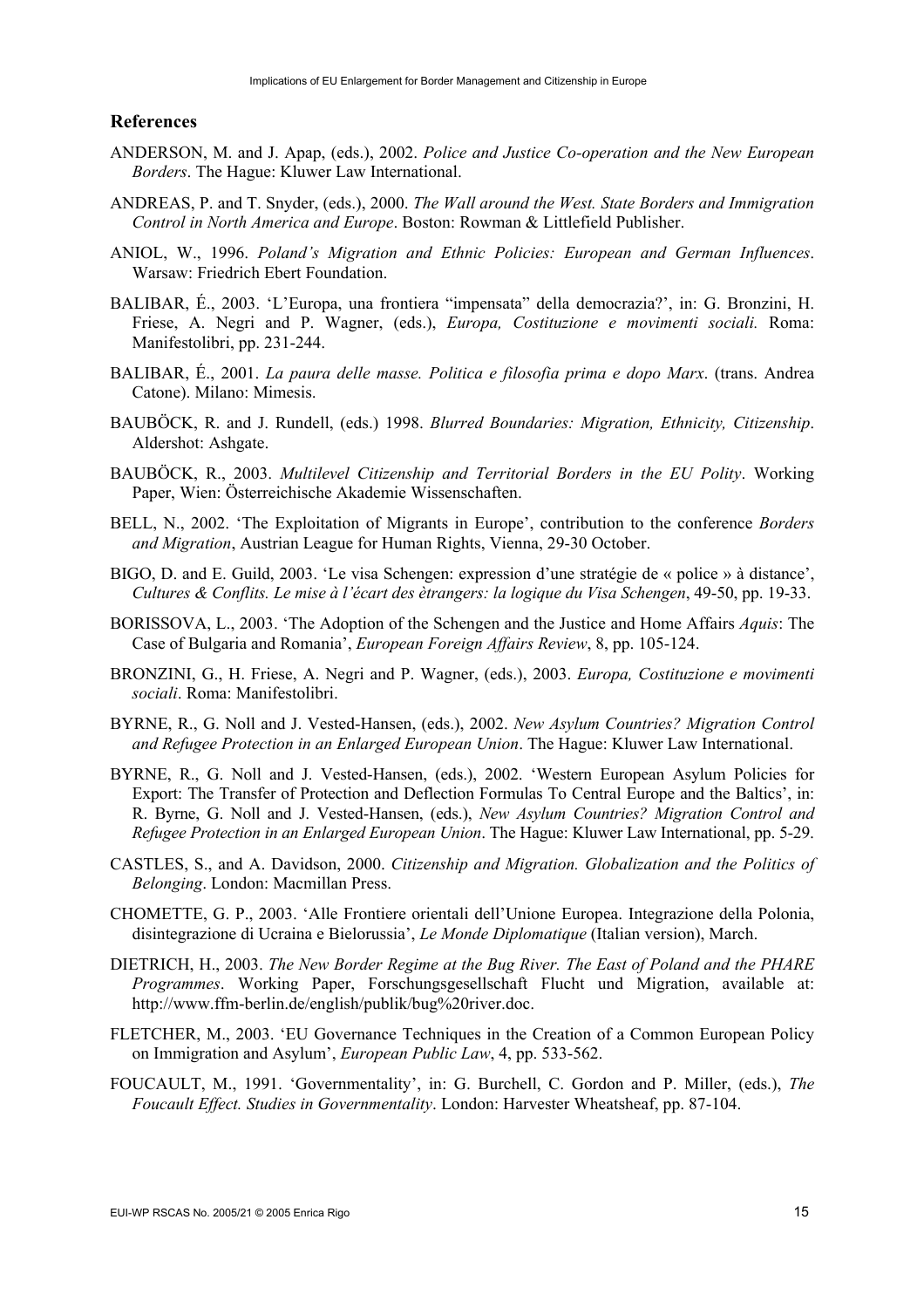- FOWLER, B., 2002. *Fuzzing Citizenship, Nationalising Political Space: A Framework for Interpreting the Hungarian 'Status Law' as a New Form of Kin-State Policy in Central and Eastern Europe*. Working Paper 40/02, published by the ESRC 'One Europe or Several?' Programme, Sussex European Institute.
- KVEINEN, E., 2002. 'Citizenship in a Post-Westphalian Community: Beyond External Exclusion?', *Citizenship Studies*, 1, pp. 21-35.
- LAVENEX, S., 1999. *Safe Third Countries. Extending the EU Asylum and Immigration Policies to Central and Eastern Europe*. Budapest: Central European University Press.
- LAVENEX, S., 2000. *Security Threat or Human Right? Conflicting Frames in the Eastern Enlargement of the EU Asylum and Immigration Policies*. EUI Working Papers RSCAS No. 2000/7.
- LAZCKO, F., I. Stacher and A. Klekowski von Koppenfels, (eds.), 2002. *New Challenges for Migration Policy in Central and Eastern Europe*. The Hague: T M C Asser Press.
- LIEBICH, A., D. Warner, and J. Dragovic, (eds.), 1995. *Citizenship East and West*. London: Kegan Paul International.
- LUHMANN, N., 1982. 'Territorial Borders as System Boundaries', in: R. Strassoldo and G. Delli Zotti, (eds.), *Cooperation and Conflict in Border Areas*. Milano: Franco Angeli, pp. 235-244.
- MEZZADRA, S., 2001. *Diritto di fuga. Migrazioni, cittadinanza, globalizzazione*. Verona: Ombrecorte.
- MEZZADRA, S. and E. Rigo, 2003. 'L'Europa dei migranti', in: G. Bronzini, H. Friese, A. Negri and P. Wagner, (eds.), *Europa, Costituzione e movimenti sociali*. Roma: Manifestolibri, pp. 213-230
- MONAR, J., 2003. 'The Dynamics of EU Justice and Home Affairs: Laboratories, Driving Factors and Costs', *Journal of Common Market Studies*, 39, pp. 747-764.
- MUNGIU-PIPPIDI, A., 2001. *Europe's 'Desert of Tartars' Challenge: The Borders of the Enlarged European Union*. EUI Working Papers RSCAS No. 2001/43.
- NOLL, G., 2002. 'The Central Link: Germany Poland and the Czech Republic', in: R. Byrne, G. Noll and J. Vested-Hansen, (eds.), *New Asylum Countries? Migration Control and Refugee Protection in an Enlarged European Union*. The Hague: Kluwer Law International, pp. 29-47.
- PEERS, S., 2003. 'Readmission Agreements and EC External Migration Law', *Statewatch Analysis*, Bulletin No. 17, May, available at: http://www.statewatch.org/news/2003/may/12readmission.htm
- POTEMKINA, O., 2003. 'Same Ramification of Enlargement on the EU-Russia Relations and the Schengen Regime', *European Journal of Migration and Law*, 5, pp. 229-247.
- PREUSS, U. K., 1995. 'Patterns of Constitutional Evolution and Change in Eastern Europe', in: J. J. Hesse and N. Johnson, (eds.), *Constitutional Policy and Change in Europe*. Oxford: Oxford University Press, pp. 95-125.
- RIGO, E., 2002. 'Politiche di migrazione', *Derive Approdi*, 22, pp. 157-162.
- SPOHN, W. and A. Triandafyllidou, (eds.), 2003. *Europeanisation, National Identities and Migration. Changes in Boundary Construction between Western and Eastern Europe*. London: Routledge.
- VACHUDOVÁ, M. A., 2000. 'Eastern Europe as Gatekeeper: The Immigration and Asylum Policies of an Enlarging European Union', in: P. Andreas and T. Snyder, (eds.), *The Wall around the West. State Borders and Immigration Control in North America and Europe*. Boston: Rowman & Littlefield Publisher, pp. 153-172.
- WALKER, N., 2002. 'The Problem of Trust in an Enlarged Area of Freedom, Security and Justice: A Conceptual Analysis', in: M. Anderson and J. Apap, (eds.), *Police and Justice Co-operation and the New European Borders*. The Hague: Kluwer Law International, pp. 19-33.